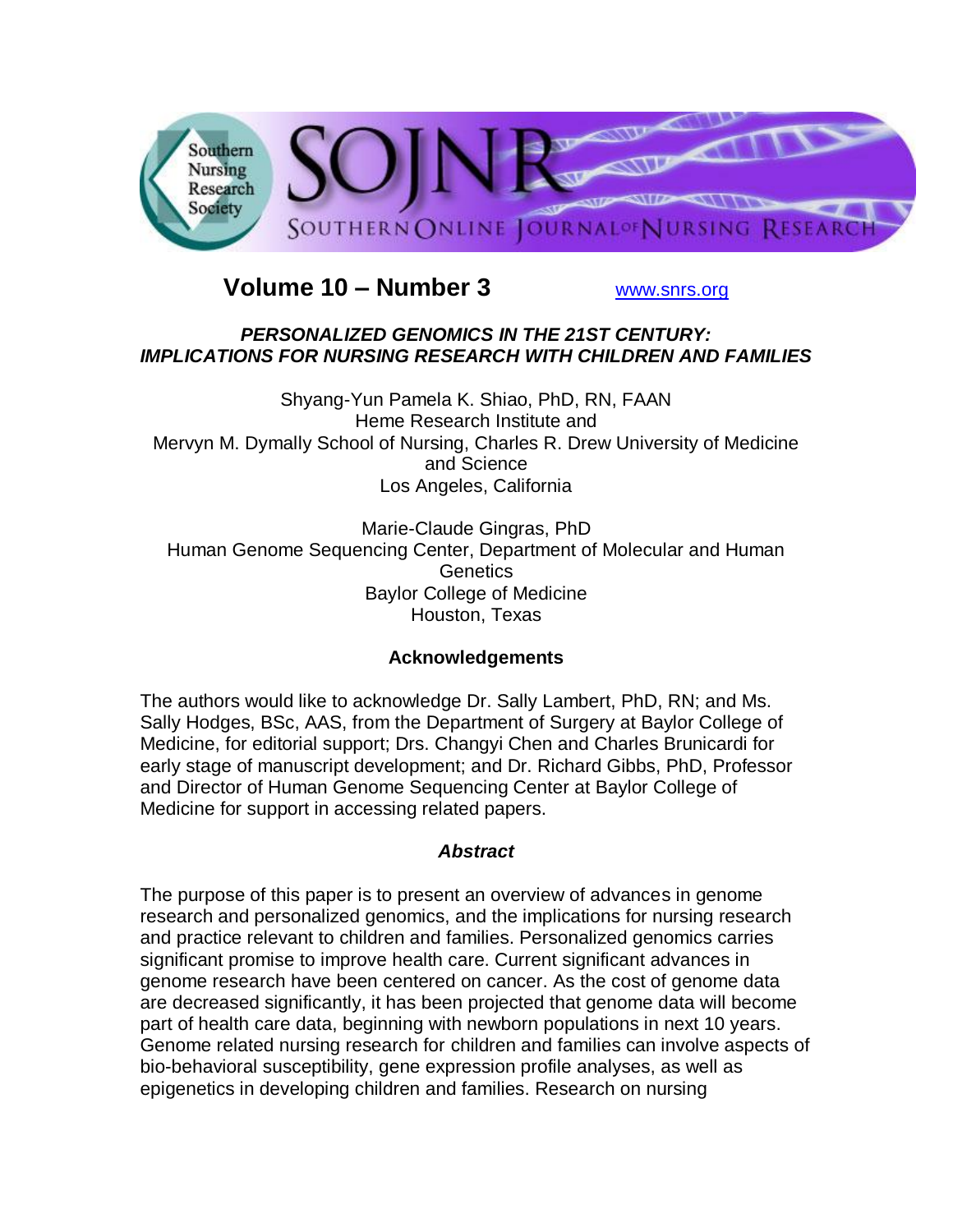interventions can target environmental influences on children and families, to design early interventions for vulnerable populations to reduce genome related disease risks and to improve health care outcomes. True collaborations among multi-disciplinary teams are required to improve the health care delivery for the best interests of the children, families, and future generations.

**Keywords:** personalized genomics; Genome; genetics; bio-behavioral susceptibility; gene-environment interaction; epigenetics in developing children, families, and future generations

## *PERSONALIZED GENOMICS IN THE 21ST CENTURY: IMPLICATIONS FOR NURSING RESEARCH WITH CHILDREN AND FAMILIES*

# **Personalized Health Care in the 21st Century**

The practice of personalized genomics is broadly defined as the study of entire deoxyribonucleic acid (DNA) sequences of an individual's complete human genome sequencing (CHGS), which may have indications for personal health and disease. It carries significant promise to improve treatment precision and the care by which treatments can be customized to individual patients by delivering the right treatment at the right time.**[1-3](http://snrs.org/publications/SOJNR_articles2/n)** With the completion of the human genome project in 2003, about 25,000 genes and the sequencing of over 3 billion base pairs of human DNA have been determined.**[4-6](http://snrs.org/publications/SOJNR_articles2/n) [7](http://snrs.org/publications/SOJNR_articles2/n) [7\(cont.\)](http://snrs.org/publications/SOJNR_articles2/n)** In 2007, the United States Department of Health and Human Services (DHHS)**[8,9](http://snrs.org/publications/SOJNR_articles2/n)** produced a position statement proposing that personalized health care should be transformed to include genome data.**[10,11](http://snrs.org/publications/SOJNR_articles2/n)** Clinical translations of genome discoveries from bench to bedside are recommended for optimal health care.**[12](http://snrs.org/publications/SOJNR_articles2/n)** Health care systems will evolve by far the greatest magnitude in human history with the clinical translations of genome discoveries from clinical to bedside and the complex science-based personalized genomics.**[1,2](http://snrs.org/publications/SOJNR_articles2/n)** This article will review advances in genome research and personalized genomics, including the implications for nursing research and practice.

#### *Genetics to Public Health Genomics*

Genomic studies include all genes, the gene-environment interactions, and other psychosocial and cultural factors in the human genome, with much greater and common occurrence in populations. Prior to the 1990s, genetics was practiced in the care of children and families mostly by the diagnosis and classification of common hereditary diseases from single genes and chromosomal conditions, which comprised less than 1% occurrence.**[13](http://snrs.org/publications/SOJNR_articles2/n)** In 2007 and 2008, the National Office of Public Health Genomics (PHG) at the Centers for Disease Control and Prevention (CDC), called for the integration of genomics into public health research, policy and programs.**[14,15](http://snrs.org/publications/SOJNR_articles2/n)** The impact of genes interacting with diet, behavior, and environment on the health of populations is the focus of PHG. PHG emphasizes using genome data for early disease detection to improve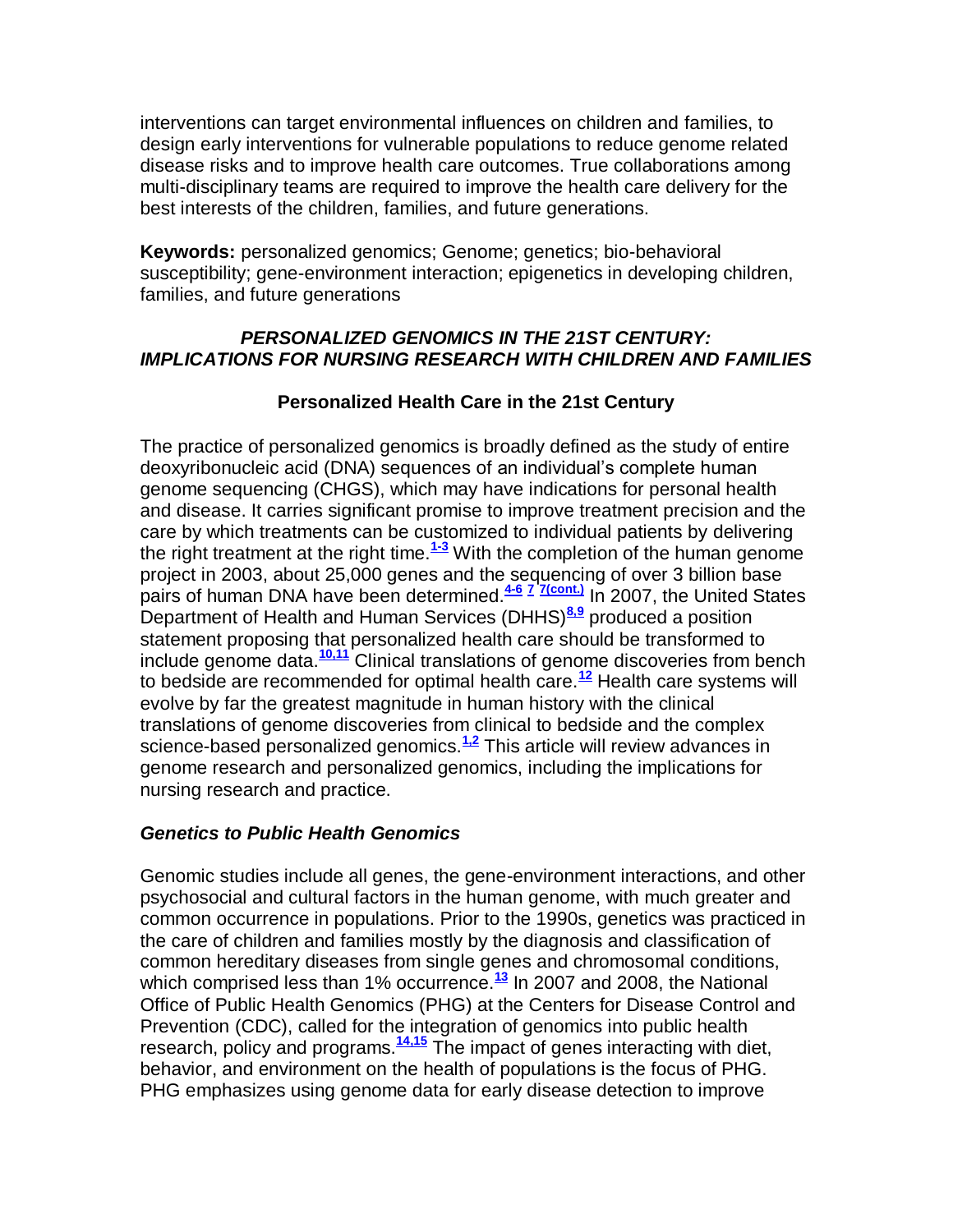outcomes such as newborn screening. Emphases are given for genome application on services program research (third stage of research translation or T3), and for policy as well as large network services evaluation for greater impact on health care (fourth stage of research translation or T4). Note that, according to Khoury and others,**[15](http://snrs.org/publications/SOJNR_articles2/n)** the first stage of translation (T1) involves human models translated from animal models (animal models being T0), and the second stage of translation (T2) involves synthesis of evidence for evidence-based practice.

Personalized genomics is where individual genomes are assessed to determine individual susceptibility to diseases and response to specific drugs so that treatments can be customized to the individual patients.**[3](http://snrs.org/publications/SOJNR_articles2/n)** Hence, the advances in personalized genomics will help to achieve personalized health care with improved understanding of responses to therapies,**[3](http://snrs.org/publications/SOJNR_articles2/n)** by taking individual characteristics into consideration when delivering the customized care strategies.**[16-19](http://snrs.org/publications/SOJNR_articles2/n)** Personalized genome data include the collection of genetic profile analyses with detailed family health history with at least a three generational family pedigree that includes disease risk factors, disease characterization, and patient characteristics.**[12,20,21](http://snrs.org/publications/SOJNR_articles2/n)** Whereas, phenotype analyses include observable traits or physical and biochemical characteristics of an organism such as color, weight, presence of diseases, and different progression or development of diseases.**[3,17,20-25](http://snrs.org/publications/SOJNR_articles2/n)** Genome related analyses include the genotype analyses [DNA mutation, single nucleotide polymorphism (SNP), gene sequencing and analyses to examine the inherited genetic alterations] of blood cells, tissues, and stem cells, as well as gene expression profile microarrays and proteomics.**[22-24](http://snrs.org/publications/SOJNR_articles2/n)**

In 2007, the complete human genome sequencing (CHGS) was completed with a new highthroughput 454 Pyrosequencing technology (454 Life Sciences, Branford, Connecticut). Watson's CHGS was accomplished 78 times faster, in two months rather than 13 years, and 3,000 times less expensive, at one million dollars rather than the previous three billion dollars.**[26,27](http://snrs.org/publications/SOJNR_articles2/n)** As the cost for the individual human genome sequencing decreases to an affordable expense for some people, the era of the personalized genomics is becoming an approachable reality in health care. The cost of CHGS, based on the target set forth by the National Human Genome Research Institute (NHGRI) of National Institutes of Health (NIH), will decrease to \$1,000 by 2014 or earlier.**[28](http://snrs.org/publications/SOJNR_articles2/n)** The \$1,000 cost will make personalized genomics feasible for routine care. For example, in Canada where one million babies are born each year, the cost of CHGS would be about \$1 billion per year, or about 1% of Canada's total heath care budget. With the targeted lower cost of CHGS, personalized genomics could become a reality for routine newborn screening and clinical care.**[15](http://snrs.org/publications/SOJNR_articles2/n)**

Bioinformatics analysis for individual genome, disease association of gene and loci, are already being investigated at various sequencing centers in the world.**[29-](http://snrs.org/publications/SOJNR_articles2/n) [31](http://snrs.org/publications/SOJNR_articles2/n)** Private companies have also become involved in providing partial genotyping, most focusing on selected disease risks. Relatively simple saliva and cheek cell samples are required to test a portion of genome, range of 600,000 to1 million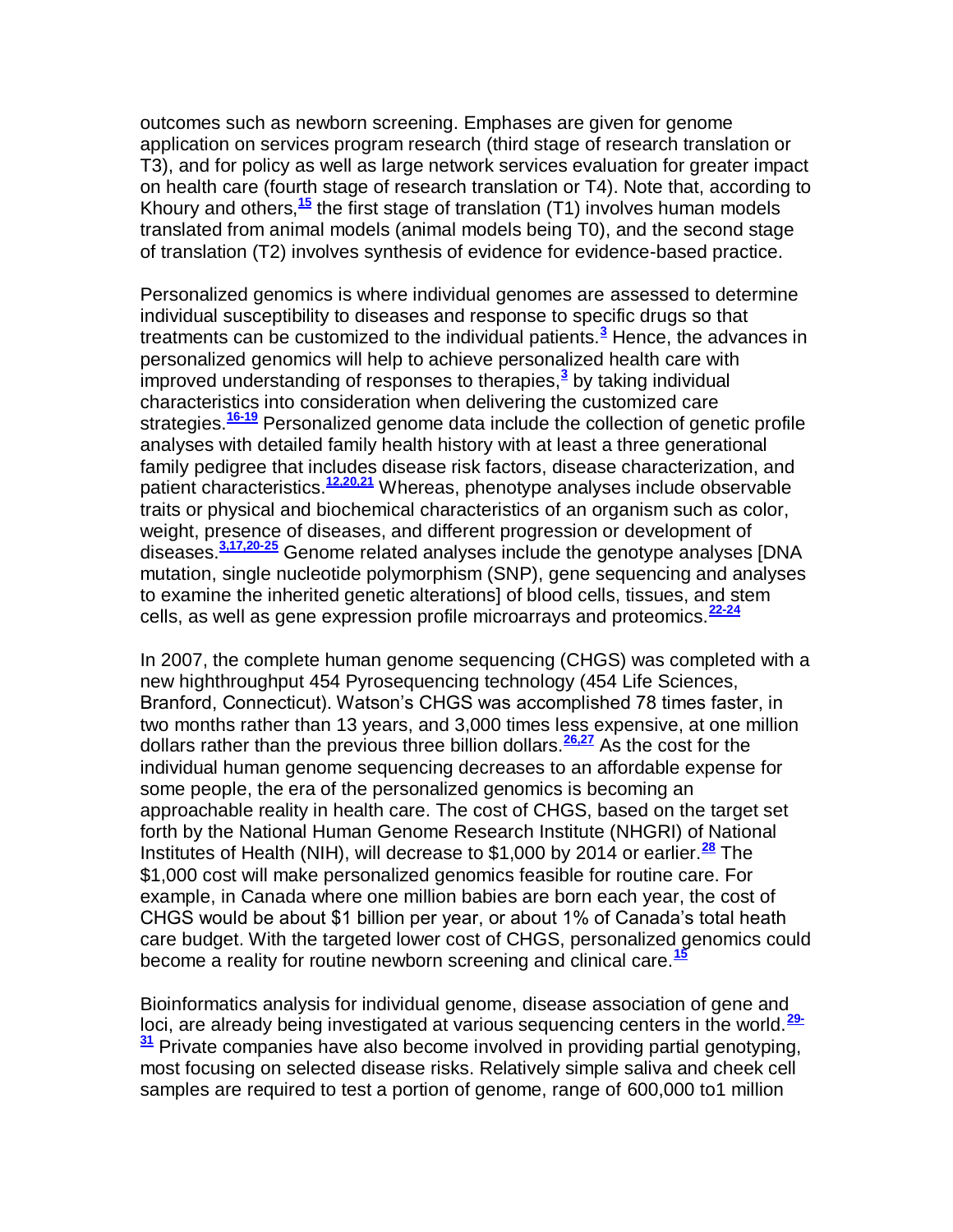SNPs to estimate 20 and more disease risks, with racial-ethic related profiles. Though the cost or these genome data is reduced (\$399 and lower over time), there is not yet a formalized standard regulation for these private laboratories beyond their own internal standards.**[32](http://snrs.org/publications/SOJNR_articles2/n)**

Functional genomics involves the investigation of the functional elements in the human genome including gene transcription and protein-protein interactions.**[33](http://snrs.org/publications/SOJNR_articles2/n) [33\(cont.\)](http://snrs.org/publications/SOJNR_articles2/n) [33\(cont.\)](http://snrs.org/publications/SOJNR_articles2/n) [34](http://snrs.org/publications/SOJNR_articles2/n)** In September 2003, the NHGRI launched the ENCODE (ENCyclopedia Of DNA Elements) project, a critical public research consortium to investigate functional elements.**[33](http://snrs.org/publications/SOJNR_articles2/n) [33\(cont.\)](http://snrs.org/publications/SOJNR_articles2/n) [33\(cont.\)](http://snrs.org/publications/SOJNR_articles2/n) [35,36](http://snrs.org/publications/SOJNR_articles2/n)**The transcription of the annotations discovered 10 times more non-coding transcripts than the number of protein-coding genes, for the linkage structure of human genome and mapping loci for complex diseases. The second phase of ENCODE was launched in late 2007 to identify and list all biologically functional elements in human genome.**[37,38](http://snrs.org/publications/SOJNR_articles2/n)**

A large fraction of the genome sequences involves the elements of ribonucleic acids (RNAs). These RNAs include micro RNAs (miRNA, single-stranded RNA molecules), small regulatory RNAs, small interfering RNAs (siRNA, also called silencing RNAs, double-stranded RNA molecules), and longer non-coding RNAs.**[39-41](http://snrs.org/publications/SOJNR_articles2/n)** MiRNAs are small RNA molecules, encoded by the genes that are transcribed from DNA but not translated into protein.**[42](http://snrs.org/publications/SOJNR_articles2/n)** Mature miRNA molecules are partially complementary to messenger RNA (mRNA) molecules, with main functions to down-regulate gene expression by interacting with the mRNAs. SiRNAs interferes with the expression of a particular gene and can be exogenously introduced into cells to knockdown a gene of interest.**[43-45](http://snrs.org/publications/SOJNR_articles2/n)** Essentially any gene of which the sequence is known can be targeted with an appropriately tailored siRNA,**[46](http://snrs.org/publications/SOJNR_articles2/n)** an important tool for drug development in the post-genomic era. Hence, these small RNA molecules are investigated for their potential therapeutic properties in the development of diseases.**[47](http://snrs.org/publications/SOJNR_articles2/n)** Molecular imaging involves the identification of small molecules as probes and potential therapeutics to identify targets in the cell for future therapeutics.**[48](http://snrs.org/publications/SOJNR_articles2/n)**

#### *Research Opportunities*

Funding opportunities for genome research continue to increase in the current post genomic era, which includes integrative comprehensive analyses of multigenome analyses and functional genomics. Special calls for proposals are being announced with the need for faster clinical translations of genome research for personalized genomics. For example, the new National Institutes of Health (NIH) Roadmap Transformative R01 (T-R01) program was announced in late 2008 with the goal to foster the development of exceptionally innovative, high risk, original and unconventional research with the potential to challenge existing scientific paradigms (NIH RFA-RM-08-029). Symptom management and genome care for individuals and families has been prioritized as a major focus for nursing research.**[49-51](http://snrs.org/publications/SOJNR_articles2/n)** The National Institutes for Nursing Research (NINR) has a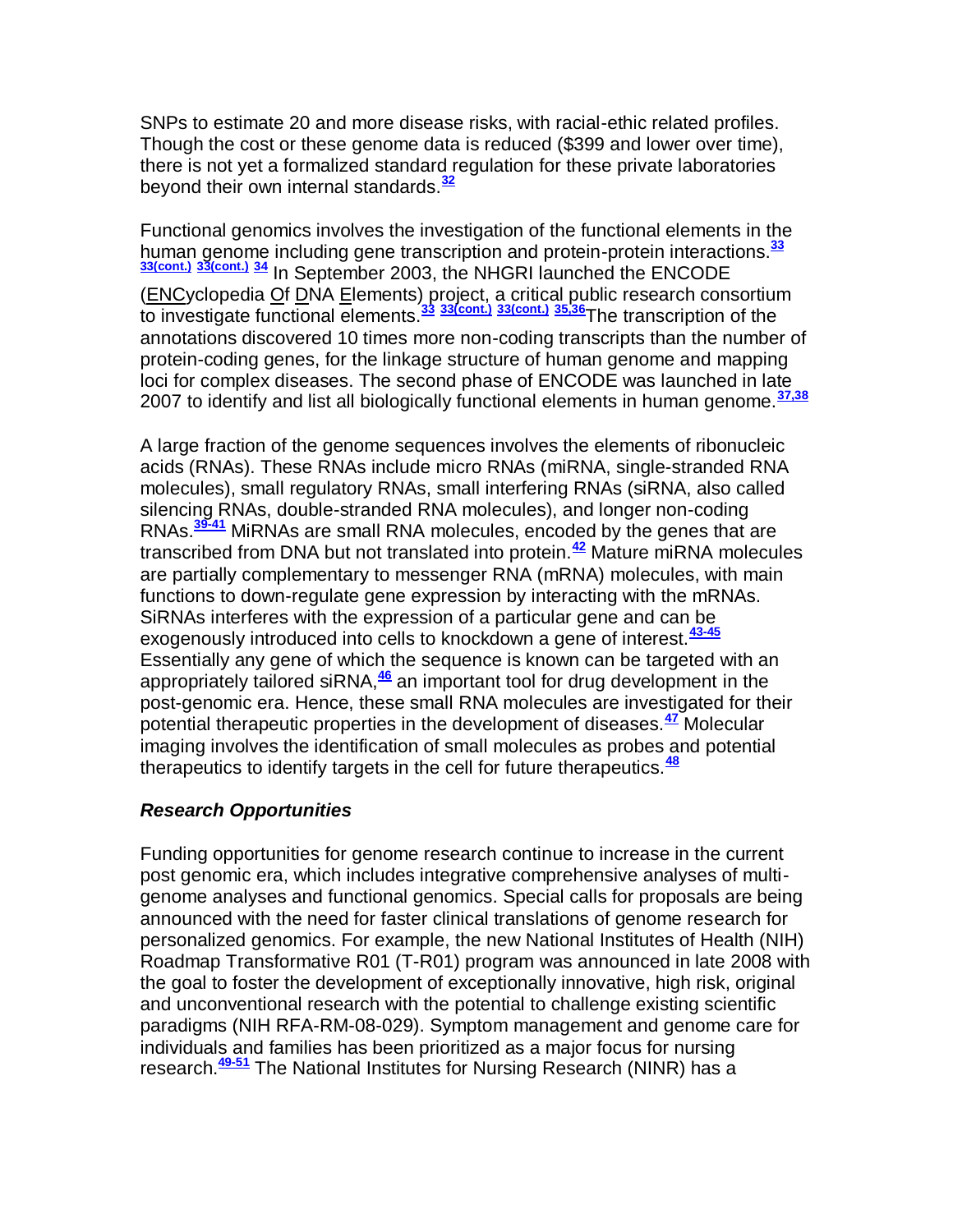Graduate Partnerships Program (GPP) in bio-behavioral research with the focus on symptom management and genetics.

Started in 2008, research proposals are requested from CDC for genome research translation.**[14](http://snrs.org/publications/SOJNR_articles2/n)** Khoury and others estimated that less than 3% of research so far has involved research translation into practice.**[15](http://snrs.org/publications/SOJNR_articles2/n)** Thus, continued increased funding opportunities are needed to address epigenomics of human health and diseases; for research translation of genome into clinical application; and for educational, behavioral, or social studies. Following the genome sequencing projects, substantial research will be needed to link the risks associated with the new genome variations with clinical practice. Research opportunities for nursing and health care in personalized genomics will continue to grow, with the emergence of new genome research paradigms.

*Cancer genome sequencing research emphases*. One example of the major advances of genome sequencing research is in the study of cancer. In 2008, Tumor Sequencing Projects (TSP), launched by the NHGRI sequenced exons of 1,000 candidate tumor gene specimens for lung adenocarcinoma,**[52,53](http://snrs.org/publications/SOJNR_articles2/n)** involving comprehensive genomic characterization and evaluation of molecular utilities in diagnosis, prognosis, and treatment.**[54](http://snrs.org/publications/SOJNR_articles2/n)**In 2005, NHGRI and the National Cancer Institute (NCI) of NIH jointly launched The Cancer Genome Atlas (TCGA) to accelerate the understanding of molecular basis of cancer. Glioblastoma multiform (GBM), a brain tumor, was selected as a first candidate to sequence on 1,200 candidate tumor genes in 500 patients,**[55](http://snrs.org/publications/SOJNR_articles2/n)** due to its low survival rate of less than a year and the hope that the treatments using different genomic inhibitors might be tailored for the patients based on the genome alterations. Because large cohorts of high-quality tumor samples are difficult to obtain from a single institution in many serious cancer types, large research network groups have been formed to construct tissue banks using cutting edge genome analyses.**[56-60](http://snrs.org/publications/SOJNR_articles2/n)** Thus, data are shared to accumulate large databases for association with populations.**[61](http://snrs.org/publications/SOJNR_articles2/n)**

The analyses of cancer genomics in the post-genome era involve multidimensional analysis of DNA sequencing, proteomics, and functional genomics.**[62](http://snrs.org/publications/SOJNR_articles2/n)** Biomarkers are discovered using tissue samples, blood, and fluids by using various technologies. Basic scientists on cell cycle control, invasion and microenvironmental alterations, apoptosis, cell signaling, immunology, and clinicians, oncologists, surgeons, pathologist, and epidemiologists collaborate to investigate cancer progression. Additional genome sequencing emphases are on the virus and bacterial species, such as the West Nile virus,**[63](http://snrs.org/publications/SOJNR_articles2/n)** Escherichia coli,**[64](http://snrs.org/publications/SOJNR_articles2/n)** and HIV virus,**[65](http://snrs.org/publications/SOJNR_articles2/n)** for the treatment and prevention of infectious diseases.

Guidelines have been established on tissue repositories and quality control procedures to prevent contamination and degradation of the samples, especially as RNAs may lose its integrity after five years if not frozen and stored appropriately.**[59,66-69](http://snrs.org/publications/SOJNR_articles2/n)** Surgeons, pathologists, technicians, genomics scientists, as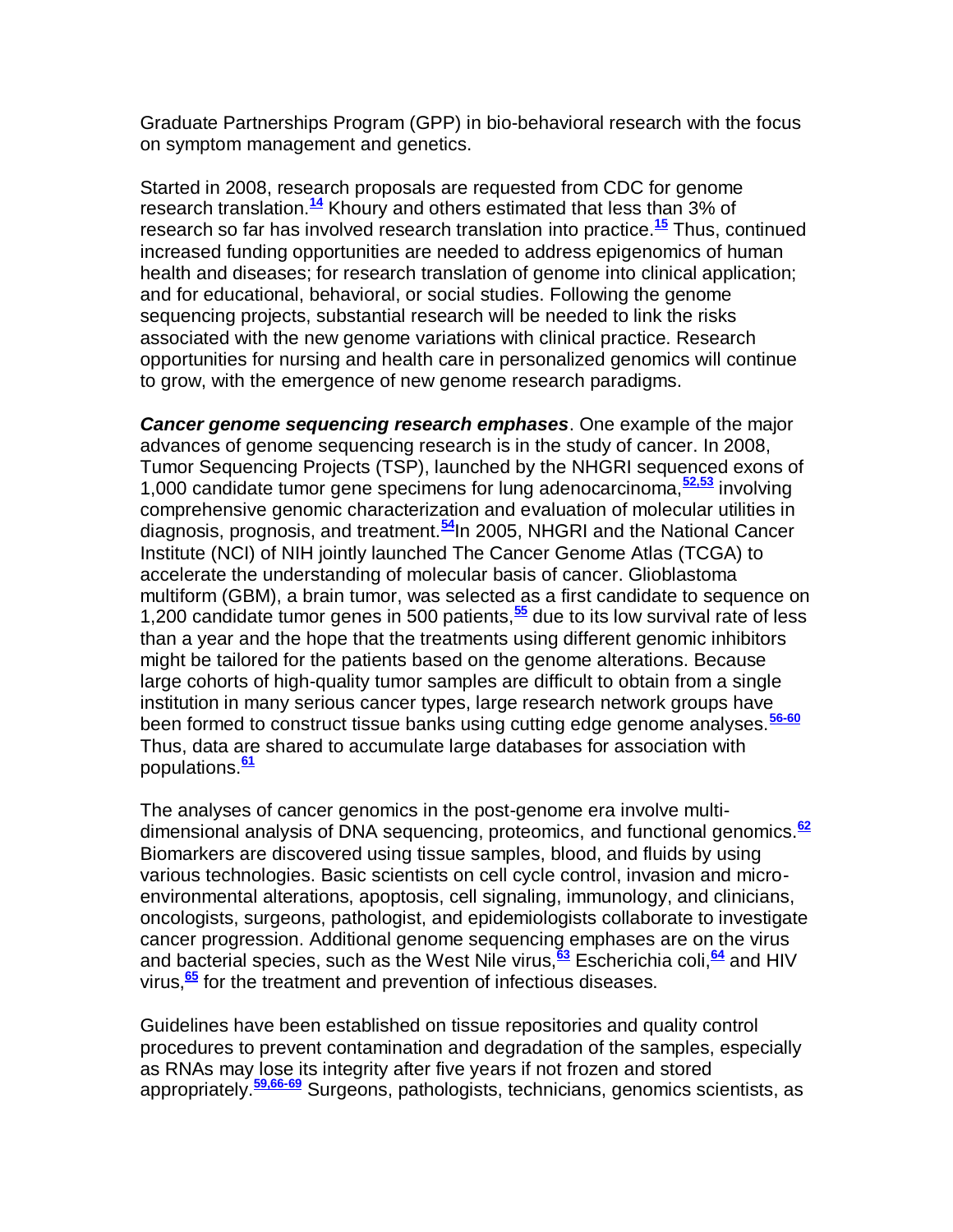well as nurses should be informed of different collection procedures for DNA, RNA, and protein samples. Tissue samples should be stored using deidentification techniques. Matched blood samples are commonly collected in conjunction with the tissue samples (tumor tissues and surrounding normal healthy tissues). Clinical information databases are generally stored on webbased servers with restricted access, in compliance with the Health Information Portability and Accountability Act (HIPAA).**[70,71](http://snrs.org/publications/SOJNR_articles2/n)** Material transfer agreements and data sharing policies are important for such tissue resource networks and organizations. For the ENCODE project, as the biological functions of DNA sequence elements may be linked to the clinical utility for licensing in genomic inventions, data sharing policies have been established.**[38](http://snrs.org/publications/SOJNR_articles2/n)** NHGRI recommended a 9-month protection period during which scientists can freely use the ENCODE data, but cannot submit papers for publication without prior consent of releasers or until the data releasers have published first using the data.

*Opportunities with environmental factors and bio-behavioral susceptibility to disease*. Genomics have brought a significant paradigm shift from acute intervention to prospective preventive personalized care to reduce risk behaviors and environmental toxic exposures.**[72,73](http://snrs.org/publications/SOJNR_articles2/n)** Current genome-wide studies have identified DNA sequencing variations with chronic diseases. However, less than a moderate degree of associations suggests that other factors including interacting environmental factors may play a more important role.**[74](http://snrs.org/publications/SOJNR_articles2/n)** Nursing research has been reported in relation to gene-wide associations with signs, symptoms, and healthy behaviors for patients with breast cancer, for individual resource needs.**[75](http://snrs.org/publications/SOJNR_articles2/n)** While lifestyle factors in cardiovascular genome studies included smoking, alcohol, and stressors,**[76-81](http://snrs.org/publications/SOJNR_articles2/n)** future investigations are pointed to nutrition and epigenetics from childhood and early development for the prevention.**[82-84](http://snrs.org/publications/SOJNR_articles2/n)** Nursing research can be designed to investigate healthy behaviors including nutritional intake and epigenetics from early development (fetal stage to early childhood) in family context.

For nurses and health care providers who are exposed to anti-neoplastic drugs, in comparison to nurses who are not exposed, genotoxicity was reported with increased DNA damages in blood and epithelial cells.**[85-87](http://snrs.org/publications/SOJNR_articles2/n)** Thus, nurses and health care providers are at high risk for environmental exposure for genotoxicity. Healthy work environment initiatives could be useful strategies for nursing research to prevent or repair DNA damages and altered gene expressions for nurses and their off-springs from pregnancy to life-long development.

The human genome is constantly exposed to the environmental mutagenic stressors, endogenous reactive metabolites, as well as chemical toxins and harmful materials that challenge its integrity.**[88](http://snrs.org/publications/SOJNR_articles2/n)** MiRNAs (functional genomics) regulate biological processes such as metabolism, proliferation, apoptosis, hematopoiesis, and oncogenesis. A combination of miRNAs is associated with the differentiation of pancreatic cancer with benign pancreatic tissues and a 24 month survival.**[89](http://snrs.org/publications/SOJNR_articles2/n)** Mi-RNA-122a is found to be down-regulated in 70% of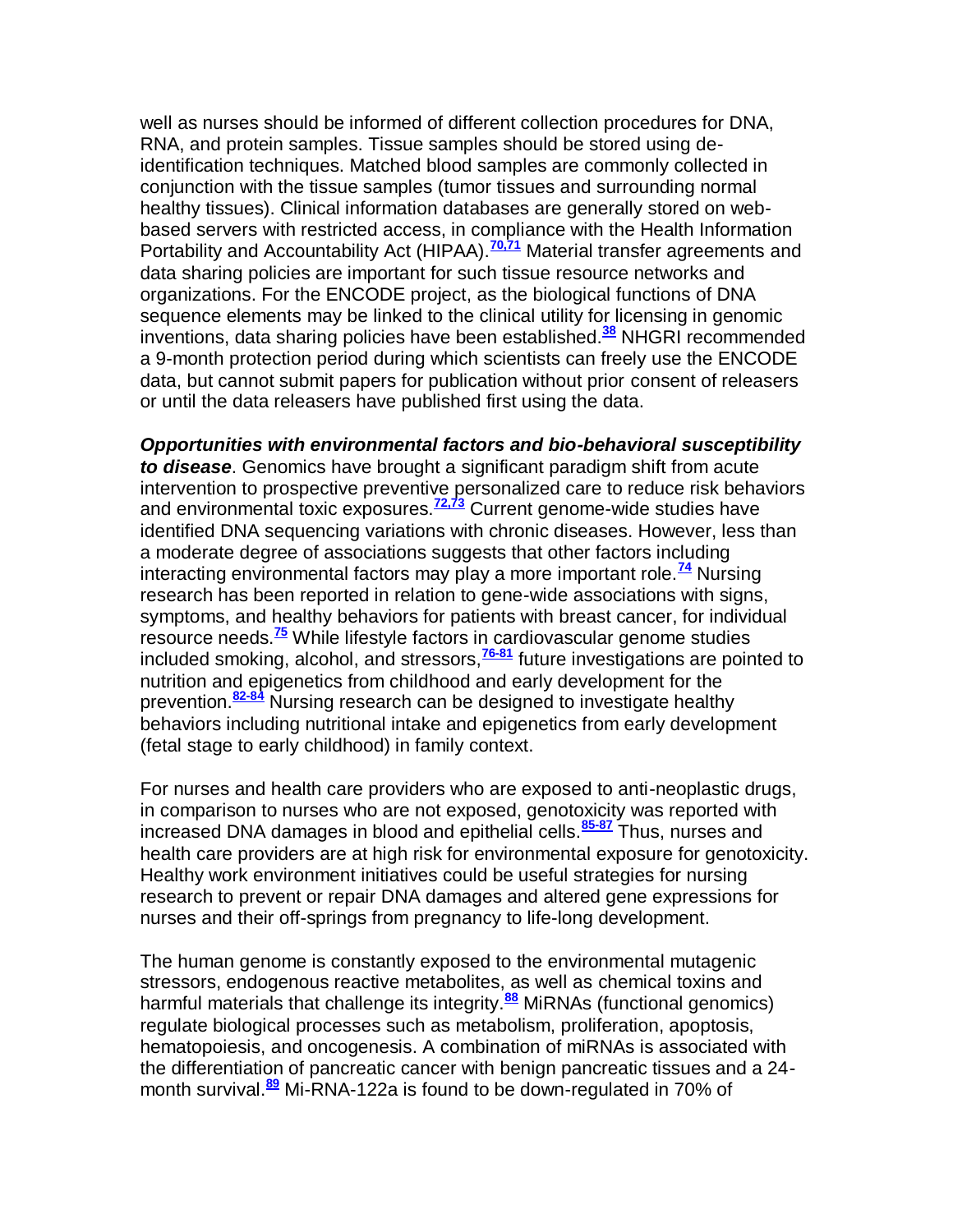hepatocellular carcinoma.**[90](http://snrs.org/publications/SOJNR_articles2/n)** A combination of mi-RNAs is silenced in colorectal cancer.**[91-94](http://snrs.org/publications/SOJNR_articles2/n)** In the immune system, several miRNAs are involved in endotoxin shock, inflammation, and hematopoietic cells.**[95-97](http://snrs.org/publications/SOJNR_articles2/n)** Thus, miRNA profiling can be associated with clinical and nursing care outcomes, which might provide further insights for disease mechanisms and therapeutic strategies.

The developmental epigenetics research includes the investigations of geneenvironment interactions or adaptive phenotypes, where functional variations in gene expression in response to environmental exposures are assessed for the risk of diseases.**[17](http://snrs.org/publications/SOJNR_articles2/n)** Genome research for newborn screening may include genetic polymorphisms for variations in DNA sequences (substitutions, insertions, and deletions of DNAs). Environmental exposure to synthetic chemicals, pollutants, and lifestyle choices may alter adaptive phenotype during early development (fetus and early childhood) causing increases in certain diseases for modern lives,**[17,98-100](http://snrs.org/publications/SOJNR_articles2/n)** and thus the ability to respond to environmental toxic exposures or the plasticity in building capacity. Chemical pollutants disrupt endocrine functions, and are most commonly associated with altered gene expression through DNA methylation (methyl groups added to the base cytosine of DNA). Increased DNA methylation is associated with gene silencing, and decreased DNA methylation is associated with gene activation, changing responses to disease development later in life and increasing the vulnerability for developing cancer.**[98,99](http://snrs.org/publications/SOJNR_articles2/n)** Based on animal model studies, these epigenetic programming modifications may cause permanent changes and be inheritable for generations.**[99-102](http://snrs.org/publications/SOJNR_articles2/n)** Thus, early interventions in children and families to prevent exposure to toxic substances and DNA methylation can reduce health disparities in vulnerable populations.

Recent findings on environmental exposure to the electromagnetic fields (EMF) on increasing cancer risks,**[103](http://snrs.org/publications/SOJNR_articles2/n)** particularly breast cancer risks,**[104](http://snrs.org/publications/SOJNR_articles2/n)** also have been confirmed with altered gene expression.**[105](http://snrs.org/publications/SOJNR_articles2/n)** Alterations in genes involved the changes of metabolism, cellular processes, signal pathways, and immune functions after the EMF exposure. The potential mechanisms for the changes were connected to endocrine changes on insulin-secreting cells by attenuating insulin secretion and by affecting calcium influx through calcium channels.**[106-108](http://snrs.org/publications/SOJNR_articles2/n)** Thus, functional genomics can be a part of nursing research to examine the biological mechanisms of genome changes under various pollutants, during pregnancy or childhood to improve life-long development and to reduce health disparities in vulnerable populations.

Research findings have also connected resilience, mental disorders, and cognition to the genome. SNP identifications in the mental health area included bipolar disorder, **[109,110](http://snrs.org/publications/SOJNR_articles2/n)** cognition and schizophrenia,**[111](http://snrs.org/publications/SOJNR_articles2/n)** and post-traumatic stress.**[112](http://snrs.org/publications/SOJNR_articles2/n)** Resilience has been associated with positive affect and optimism, cognitive flexibility, coping, social support, emotional regulation, as well as mastery of hardships such as stress and pain.**[114](http://snrs.org/publications/SOJNR_articles2/n)** To improve functional outcomes, psychological resilience carries significant promise in designing and evaluating interventions with genome basis, aimed at building plasticity during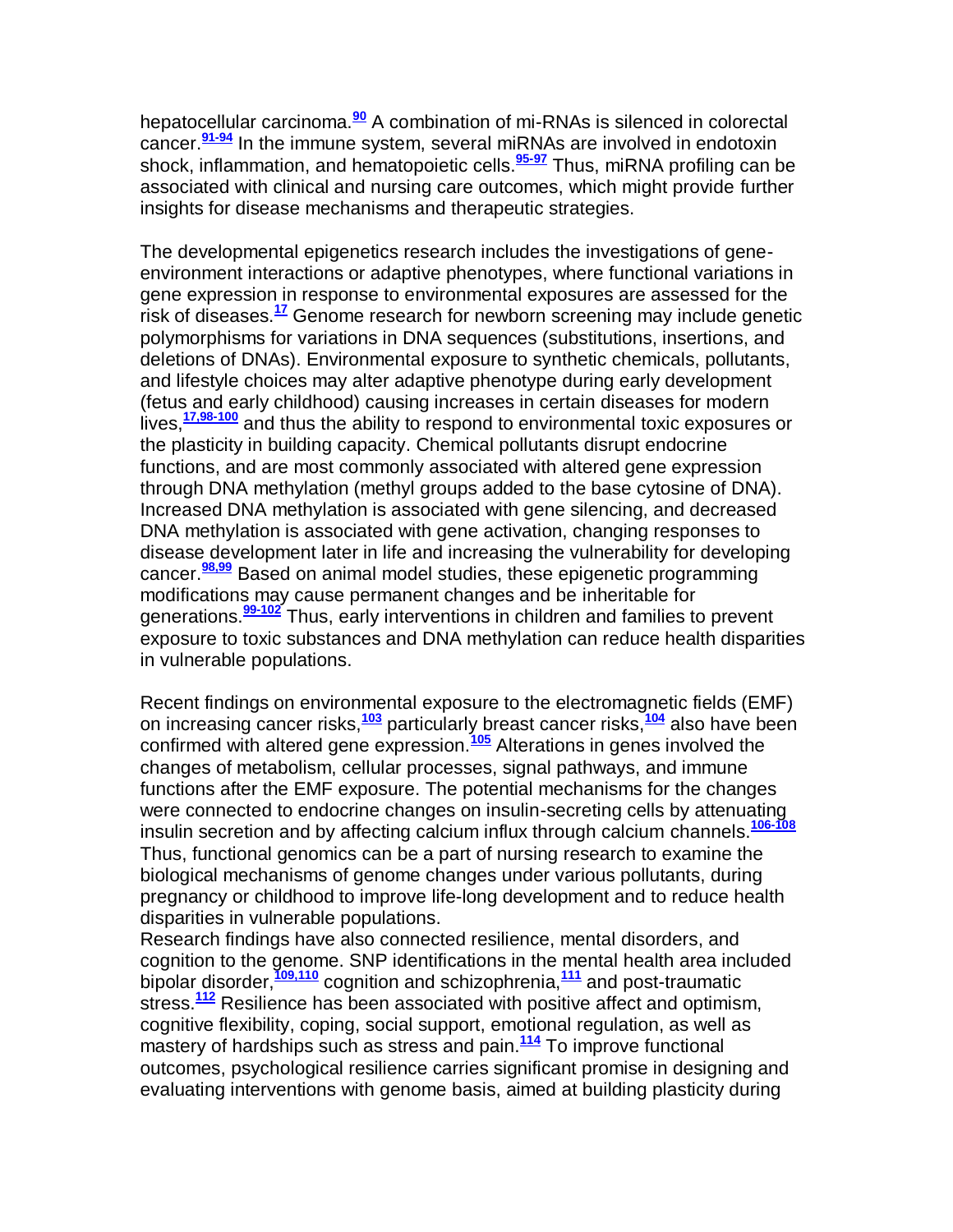early childhood development.**[113](http://snrs.org/publications/SOJNR_articles2/n)** Neuro-imaging technologies are used to identify key brain regions for reconsolidation of fear memory, and to associate with resilience. The endocrine basis for increased resilience has been associated with higher levels of neuropeptide Y and increased ratio of dehydroepiandrosterone (DHEA)/cortisol fraction.**[112](http://snrs.org/publications/SOJNR_articles2/n)** Additional research has found functional differences on language measure to be associated with a 37 base-pair insertion/deletion polymorphism of a LRPAP1 gene in individuals with Alzeimer's disease.**[115](http://snrs.org/publications/SOJNR_articles2/n)** Furthermore, family related variables have been investigated on family resilience in adaptation to hereditary diseases.**[116,117](http://snrs.org/publications/SOJNR_articles2/n)** Future nursing research may continue to examine the association of personalized genomics and strengthened resilience, and improving resources for children during early development and families to prevent disease development and to reduce health disparities.

## *The Impact of Personalized Genomics on Clinical Practices*

Following the CHGS, major agencies of the US government health care systems have set guidelines and goals to integrate personalized genomics in the clinical care and research.**[8,9,14,118](http://snrs.org/publications/SOJNR_articles2/n)** To achieve best health care outcomes, the DHHS**[8,9](http://snrs.org/publications/SOJNR_articles2/n)** recommended the development of personalized genomics medicine and surgery (PGMS).**[119,120](http://snrs.org/publications/SOJNR_articles2/n)** Following is an example of PGMS model sequence in pancreatic cancer. A patient's pancreatic cancer tissues are sampled for prototype of pancreatic and duodenal homeobox factor 1 (*PDX-1*), induced through siRNA suppression on the expression of a target gene.**[121-123](http://snrs.org/publications/SOJNR_articles2/n)** Then, a given molecular target (or its mutations) is identified by the genomic analysis and microarray analysis. Thereafter, molecular diagnostics using molecular imaging techniques are tested using small molecules, siRNA, and gene therapy using non-viral delivery systems against human pancreatic cancer cells in mouse models. Finally, these preclinical animal studies are translated into the clinical trials to tailor the therapy based on the individual's genomic profile. These clinical trials include choosing the most effective therapy for the individual's disease subset, based on but not limited to individual weight, age, kidney functions, metabolic and enzyme activities, and dosing resistance.<sup>12</sup>

*Ethical, legal, social implications of genome testing*. Profound implications of ethical, legal, and social consequences are an integral part of genome testing.**[20,70,71,126,127](http://snrs.org/publications/SOJNR_articles2/n)** With a rapid growth in the discovery of human genome and related molecular functions (molecular targets and genome treatment), comprehensive genetic counseling for consumers and family members have been suggested to help consumers and their families for informed decision making on their participation in the genome testing. The consumers and care providers need to be educated on the genetic influences of diseases. The consumers and family members may also need to be educated on the impact of genetic testing on the relationships with their family members. Increasingly, genome data have been used to determine paternity in child-custody disputes and to link forensic evidence in criminal processes. To protect individual privacy,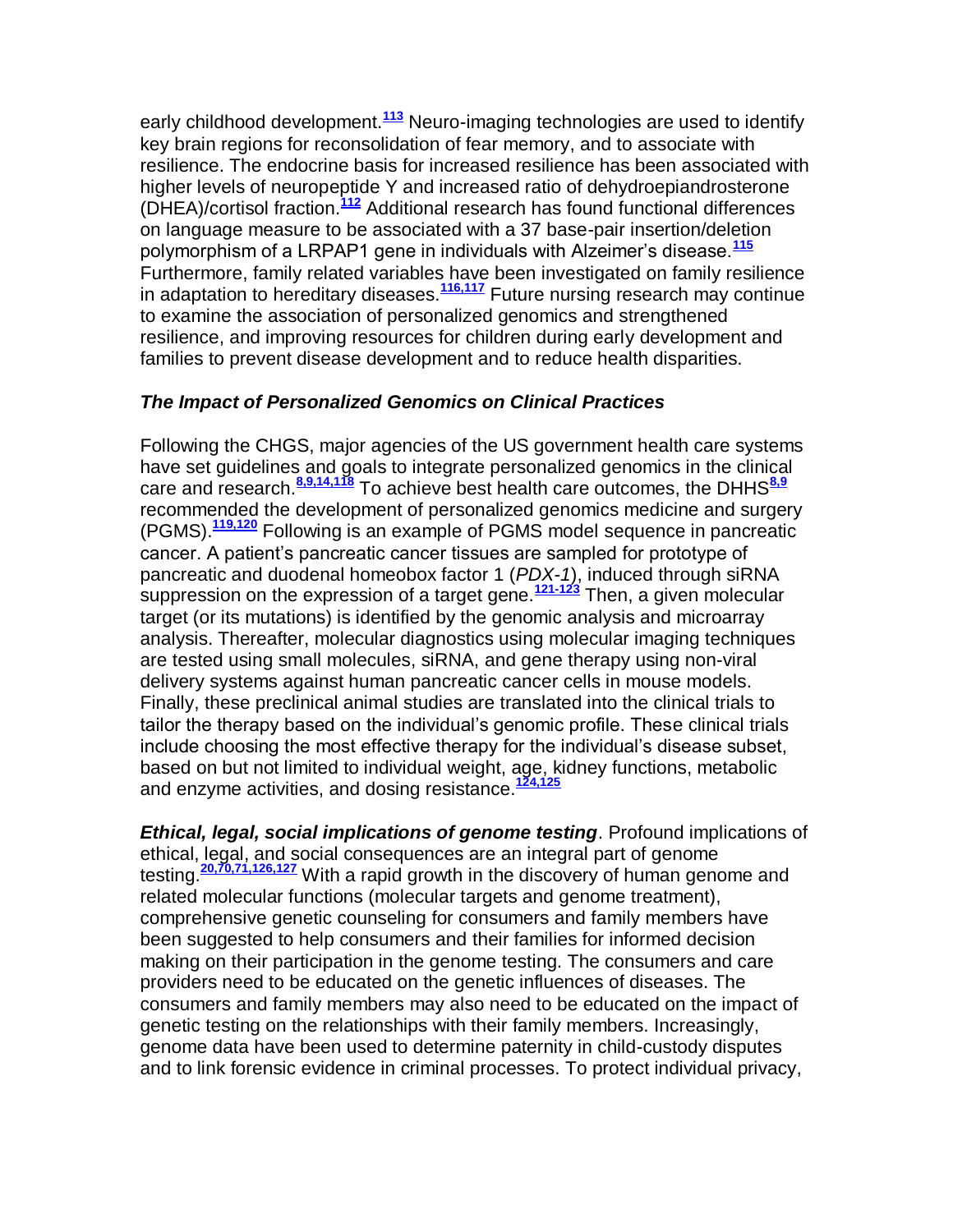all tissue storage and publication of the genomic data must be unlinked to the identity of the individual.**[70](http://snrs.org/publications/SOJNR_articles2/n)**

Informed consent for the genome data has been modified to reduce the risk of potential distress and the negative consequences of distress to consumers.**[70,71](http://snrs.org/publications/SOJNR_articles2/n)** Potential personal risks associated with genome sequencing and genetic testing could include introducing hardship for life in securing jobs or insurance, as well as consenting and understanding, and the withdrawal options for the individuals with unwanted information. As individual genome data may be used to trace back to individual identity even with the de-identified data, CDC has informed the public that the genome data is blocked to general public access.**[14,128](http://snrs.org/publications/SOJNR_articles2/n)** For genome research networks, only limited investigators would have the access to the network genome data. For the clinically relevant findings, reports may be sent to the consumers when the new associated research results become available. Legal liability for the research team and health care institutions may be heightened with genome data. The consumers may need additional genetic counseling with new genome research findings.**[129-132](http://snrs.org/publications/SOJNR_articles2/n)**

Because the genome data could become easily linked to an individual, potential discriminations have been identified, particularly if the genome data is to be disclosed to the insurance companies and the employment settings when genome data becomes part of the standing medical record. Two legislations were passed by the US House and Senate delegates, then, signed by the US president in 2008, to reduce the risk of discriminations and to plan for better health care for newborn babies in relation to the advances in genomics.

The *Genetic Information Nondiscrimination Act* was signed by the U. S. president on May 21, 2008, following almost unanimous votes by the House and Senate delegates to pass the legislation.**[133](http://snrs.org/publications/SOJNR_articles2/n)** This act was introduced to prohibit discrimination by insurance companies and employers based on the individual's genetic information such as the genetic risk factors for breast cancer or other cancer types, or any increased risk for genetic diseases.**[134,135](http://snrs.org/publications/SOJNR_articles2/n)** This legislation is significant to prohibit discrimination of individuals based on genetic information, particularly with the newest genome research findings on cancer risks and the concerns for discriminations, which may ignite fear for women to participate in breast cancer risks genome testing. However, this law does not apply to military enrollment, life insurance, long term disability and care, or preexisting genetic conditions. Thus, further legislation is needed to reduce the risks of potential discriminations based on genome data, in order to decrease health care disparities.

The *Newborn Screening Saves Lives Act* was signed April 24, 2008 by the US president to establish grant programs to support genome research for newborn screening.**[136](http://snrs.org/publications/SOJNR_articles2/n)** Additional focus for this Act includes increasing consumer awareness and knowledge of family support services, improving laboratory quality standards, and establishing a central online clearing house for genome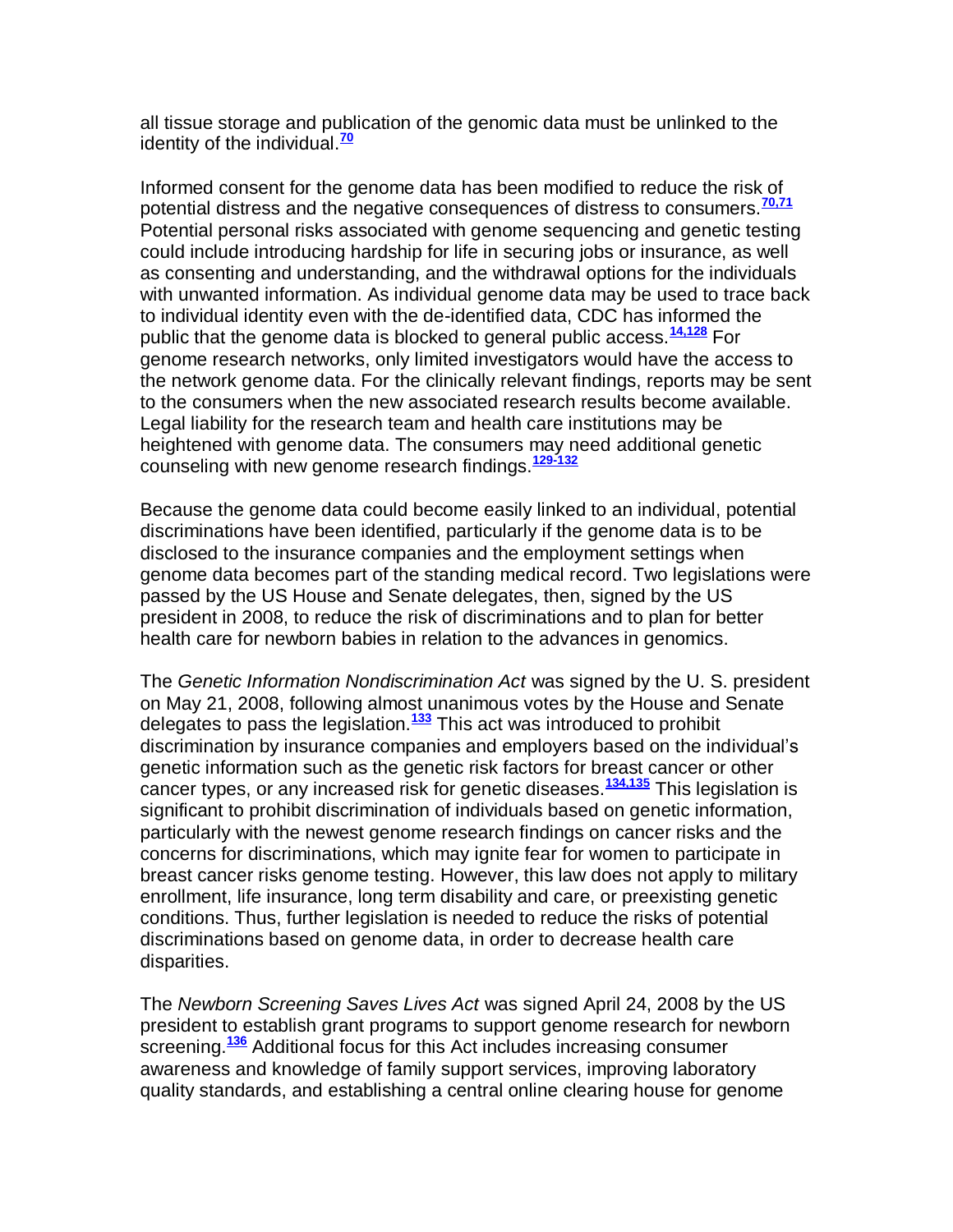research translation. Based on these focused priorities, nurses can develop educational and coordination programs to improve clinical services for the newborns to save lives and to reduce health disparities. Nursing support to parental decision making in relation to children's genomics and coordination of care will be emerging areas for much needed services research.**[137](http://snrs.org/publications/SOJNR_articles2/n)**

#### **Summary**

Major strides have been made with genome research. It is evident that in the next ten years, more progress will be made with personalized genomics health sciences and health care research. Gene-environment interactions, with the focus of bio-behavioral susceptibility for diseases and health, present great promise for nursing research. Epigenetics focuses on developing plasticity and resilience among children also offers promise for nurses' participation to help children and families to reach their optimal capacities and functions for health. Nursing interventions may be designed to improve the resilience among children and families through identification of vulnerabilities. Changes will occur in health care, calling for multi-disciplinary research teams and for true collaborations, with the increased emphasis on research translation. Nursing research is at the turning point of sharing the great promise of personalized genomics to improve health care outcomes for the best interests of children, families, and future generations.

#### *References*

- 1. Burke, W., & Psaty, B. M. (2007). Personalized medicine in the era of genomics. *Journal of the American Medical Association, 298*(14), 1682- 1684.
- 2. McBride, C. M., Alford, S. H., Reid, R. J., Larson, E. B., Baxevanis, A. D., & Brody, L. C. (2008). Putting science over supposition in the arena of personalized genomics. *Nature Genetics, 40*(8), 939-942.
- 3. Nevins, J. R., Huang, E. S., Dressman, H., Pittman, J., Huang, A. T., & West, M. (2003). Towards integrated clinico-genomic models for personalized medicine: combining gene expression signatures and clinical factors in breast cancer outcome prediction. *Human Molecular Genetics, 12*(2), R153-157.
- 4. International Human Genome Sequencing Consortium (IHGSC) (2004). Finishing the euchromatic sequence of the human genome. *Nature,* 431, 931–945.
- 5. Makalowski, W. (2001). The human genome structure and organization. *Acta Biochimica Polonica, 48*, 587-598.
- 6. Tefferi, A. (2006). Genomics basics: DNA structure, gene expression, cloning, genetic mapping, and molecular tests. *Seminars in Cardiothoracic & Vascular Anesthetics, 10*(4), 282-290.
- 7. Venter, J. C., Adams, M., D., Myers, E. W., Li, P. W., Mural, R. J., Sutton, G. G. Smith HO, Yandell M, Evans CA, Holt RA, Gocayne JD, Amanatides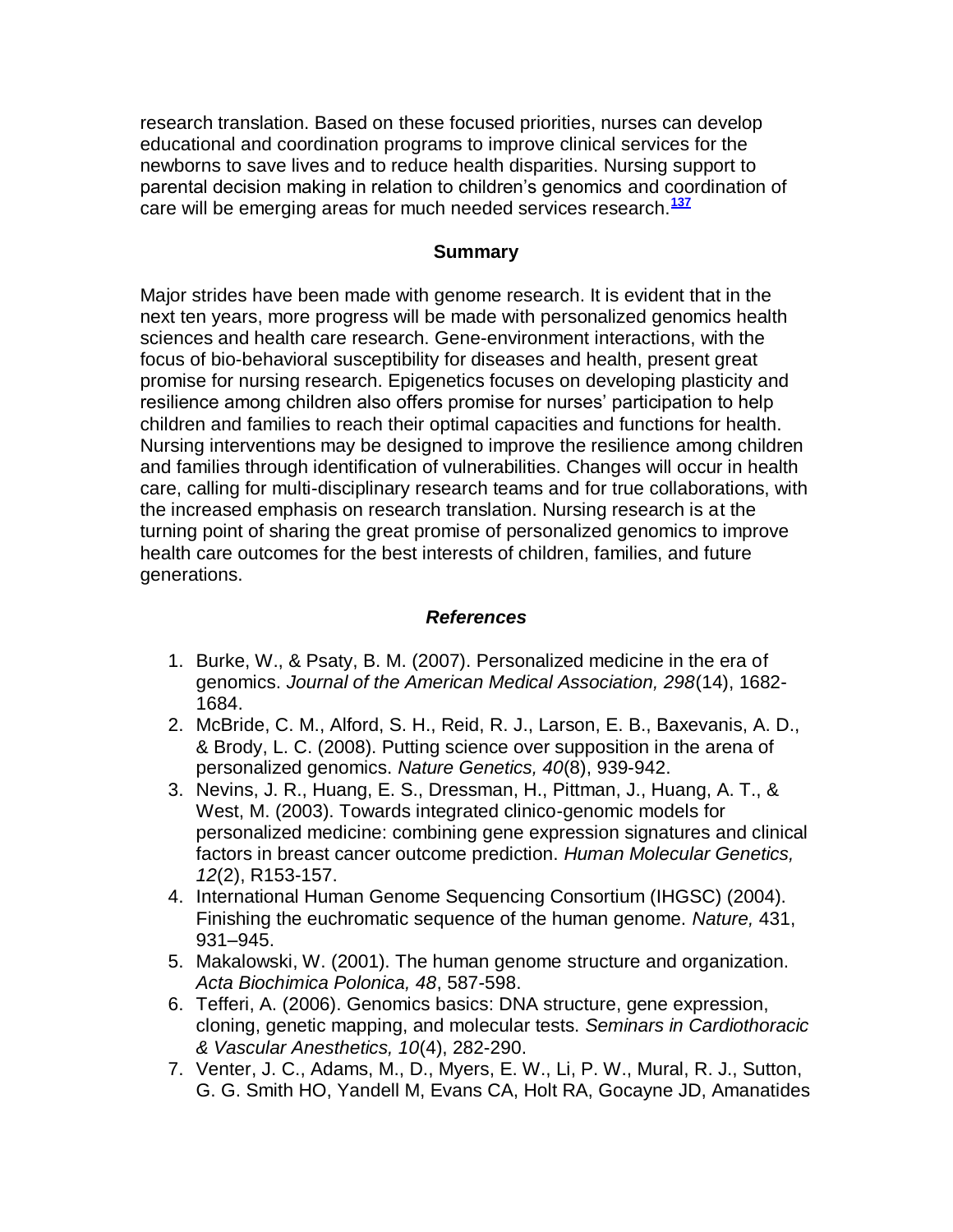P, Ballew RM, Huson DH, Wortman JR, Zhang Q, Kodira CD, Zheng XH, Chen L, Skupski M, Subramanian G, Thomas PD, Zhang J, Gabor Miklos GL, Nelson C, Broder S, Clark AG, Nadeau J, McKusick VA, Zinder N, Levine AJ, Roberts RJ, Simon M, Slayman C, Hunkapiller M, Bolanos R, Delcher A, Dew I, Fasulo D, Flanigan M, Florea L, Halpern A, Hannenhalli S, Kravitz S, Levy S, Mobarry C, Reinert K, Remington K, Abu-Threideh J, Beasley E, Biddick K, Bonazzi V, Brandon R, Cargill M, Chandramouliswaran I, Charlab R, Chaturvedi K, Deng Z, Di Francesco V, Dunn P, Eilbeck K, Evangelista C, Gabrielian AE, Gan W, Ge W, Gong F, Gu Z, Guan P, Heiman TJ, Higgins ME, Ji RR, Ke Z, Ketchum KA, Lai Z, Lei Y, Li Z, Li J, Liang Y, Lin X, Lu F, Merkulov GV, Milshina N, Moore HM, Naik AK, Narayan VA, Neelam B, Nusskern D, Rusch DB, Salzberg S, Shao W, Shue B, Sun J, Wang Z, Wang A, Wang X, Wang J, Wei M, Wides R, Xiao C, Yan C, Yao A, Ye J, Zhan M, Zhang W, Zhang H, Zhao Q, Zheng L, Zhong F, Zhong W, Zhu S, Zhao S, Gilbert D, Baumhueter S, Spier G, Carter C, Cravchik A, Woodage T, Ali F, An H, Awe A, Baldwin D, Baden H, Barnstead M, Barrow I, Beeson K, Busam D, Carver A, Center A, Cheng ML, Curry L, Danaher S, Davenport L, Desilets R, Dietz S, Dodson K, Doup L, Ferriera S, Garg N, Gluecksmann A, Hart B, Haynes J, Haynes C, Heiner C, Hladun S, Hostin D, Houck J, Howland T, Ibegwam C, Johnson J, Kalush F, Kline L, Koduru S, Love A, Mann F, May D, McCawley S, McIntosh T, McMullen I, Moy M, Moy L, Murphy B, Nelson K, Pfannkoch C, Pratts E, Puri V, Qureshi H, Reardon M, Rodriguez R, Rogers YH, Romblad D, Ruhfel B, Scott R, Sitter C, Smallwood M, Stewart E, Strong R, Suh E, Thomas R, Tint NN, Tse S, Vech C, Wang G, Wetter J, Williams S, Williams M, Windsor S, Winn-Deen E, Wolfe K, Zaveri J, Zaveri K, Abril JF, Guigó R, Campbell MJ, Sjolander KV, Karlak B, Kejariwal A, Mi H, Lazareva B, Hatton T, Narechania A, Diemer K, Muruganujan A, Guo N, Sato S, Bafna V, Istrail S, Lippert R, Schwartz R, Walenz B, Yooseph S, Allen D, Basu A, Baxendale J, Blick L, Caminha M, Carnes-Stine J, Caulk P, Chiang YH, Coyne M, Dahlke C, Mays A, Dombroski M, Donnelly M, Ely D, Esparham S, Fosler C, Gire H, Glanowski S, Glasser K, Glodek A, Gorokhov M, Graham K, Gropman B, Harris M, Heil J, Henderson S, Hoover J, Jennings D, Jordan C, Jordan J, Kasha J, Kagan L, Kraft C, Levitsky A, Lewis M, Liu X, Lopez J, Ma D, Majoros W, McDaniel J, Murphy S, Newman M, Nguyen T, Nguyen N, Nodell M, Pan S, Peck J, Peterson M, Rowe W, Sanders R, Scott J, Simpson M, Smith T, Sprague A, Stockwell T, Turner R, Venter E, Wang M, Wen M, Wu D, Wu M, Xia A, Zandieh A, Zhu X. (2001). The sequence of the human genome. *Science, 291*(5507), 1304-1351.

8. United States Department of Health & Human Services (DHHS). (2007a, September 19). HHS issues first department-wide report on personalized health care. *HHS News.* Retrieved November 14, 2007, <http://www.hhs.gov/news>.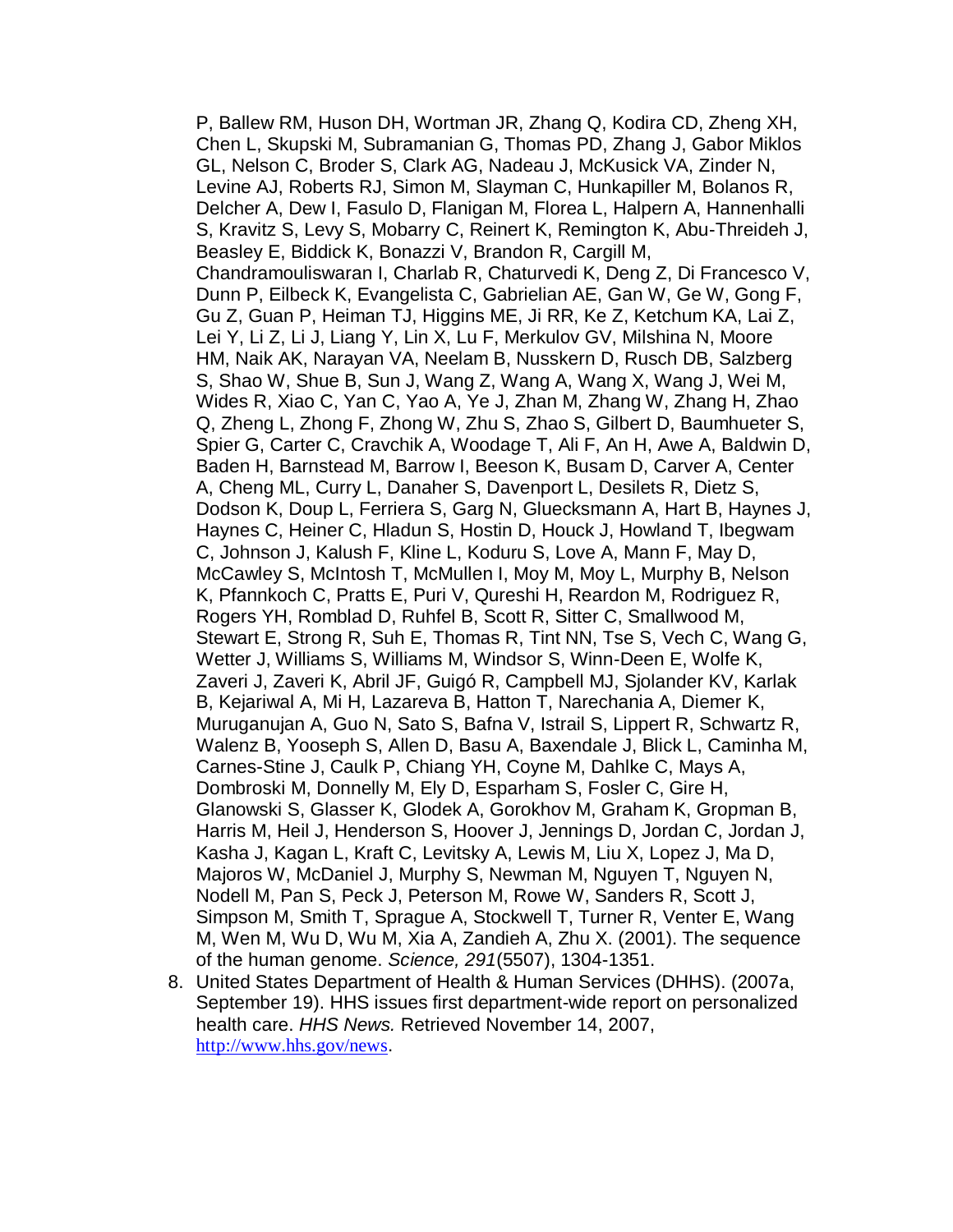- 9. United States Department of Health & Human Services (DHHS). (2007b). *Personalized health care: Opportunities,pathways, resources*. Retrieved November 14, 2007, <http://www.hhs.gov/myhealthcare/>.
- 10.Committee on Quality of Health Care in America, Institute of Medicine. (2001). *Crossing the quality chasm: A new health system for the 21st century.* Washington DC: National Academies of Science. Retrieved May 27, 2008, [http://www.nap.edu/catalog.php?record\\_id=10027](http://www.nap.edu/catalog.php?record_id=10027).
- 11.Tanaka, H. (2008). Bioinformatics and genomics for opening new perspective for personalized care. *Studies in Health Technology & Informatics, 134*, 47-58.
- 12.Anderson, G., & Metcalfe, A. (2008). Calling for international collaborative research in nursing, genetics and genomics: A discussion paper*. International Journal of Nursing Studies, 45*, 323-328.
- 13.Dahm, R. (2008). The first discovery of DNA. *The American Scientist, 96*, 320-327.
- 14.National Office of Public Health Genomics, Centers for Disease Control and Prevention (CDC). (2007). *Genomics in practice*. Retrieved September 8, 2008, <http://www.cdc.gov/genomics/phpractice.htm>.
- 15.Khoury, M. J., Gwinn, M., Yoon, P. W., Dowling, N., Moore, C. A., & Bradley, L. (2007). The continuum of translation research in genomic medicine: How do we accelerate the appropriate integration of human genome discoveries into health care and disease prevention? *Genetics & Medicine, 9(10), 665-674.*
- 16.Blobel, B., & Pharow, P. (2008). Architectural approaches to health information system for empowering the subject of care. *Studies in Health Technology & Informatics, 137*, 355-366.
- 17.Tang, W. Y., & Ho, S. M. (2007). Epigenetic reprogramming and imprinting in origins of disease. *Review of Endocrine & Metabolic Disorders, 8*(2), 173-182.
- 18.Turley, J. P., Murray, P. J., Saranto, K., Ehnfors, M., & Seomun, G. A. (2007). What if nurses get what they have always sourght: Totally personalized care? Trends affecting nursing informatics. *Studies in Health Technology & Informatics, 128*, 55-72.
- 19.Robson, B., & Garnier, J. (2002). The future of highly personalized health care. *Studies in Health Technology & Informatics*, 80, 163-174.
- 20.Cunningham, M. L., Bogdanffy, M. S., Zacharewski, T. R., & Hines, R. N. (2003). Workshop overview: Use of genomic data in risk assessment. *Toxicological Sciences, 73*(2), 209-215.
- 21.Maradiegue, A., & Edwards, Q. T. (2006). An overview of ethnicity and assessment of family history in primary care settings. *Journal of American Academy of Nurse Practitioners, 18*, 447-456.
- 22.Califf, R. M. (2004). Defining the balance of risk and benefit in the era of genomics and proteomics. *Health Affairs., 23*, 77-87.
- 23.Klysik, J. (2004). Functional genomics and its impact on the future medicine. *Pol Merkur Lakarski, 16*(93), 205-207.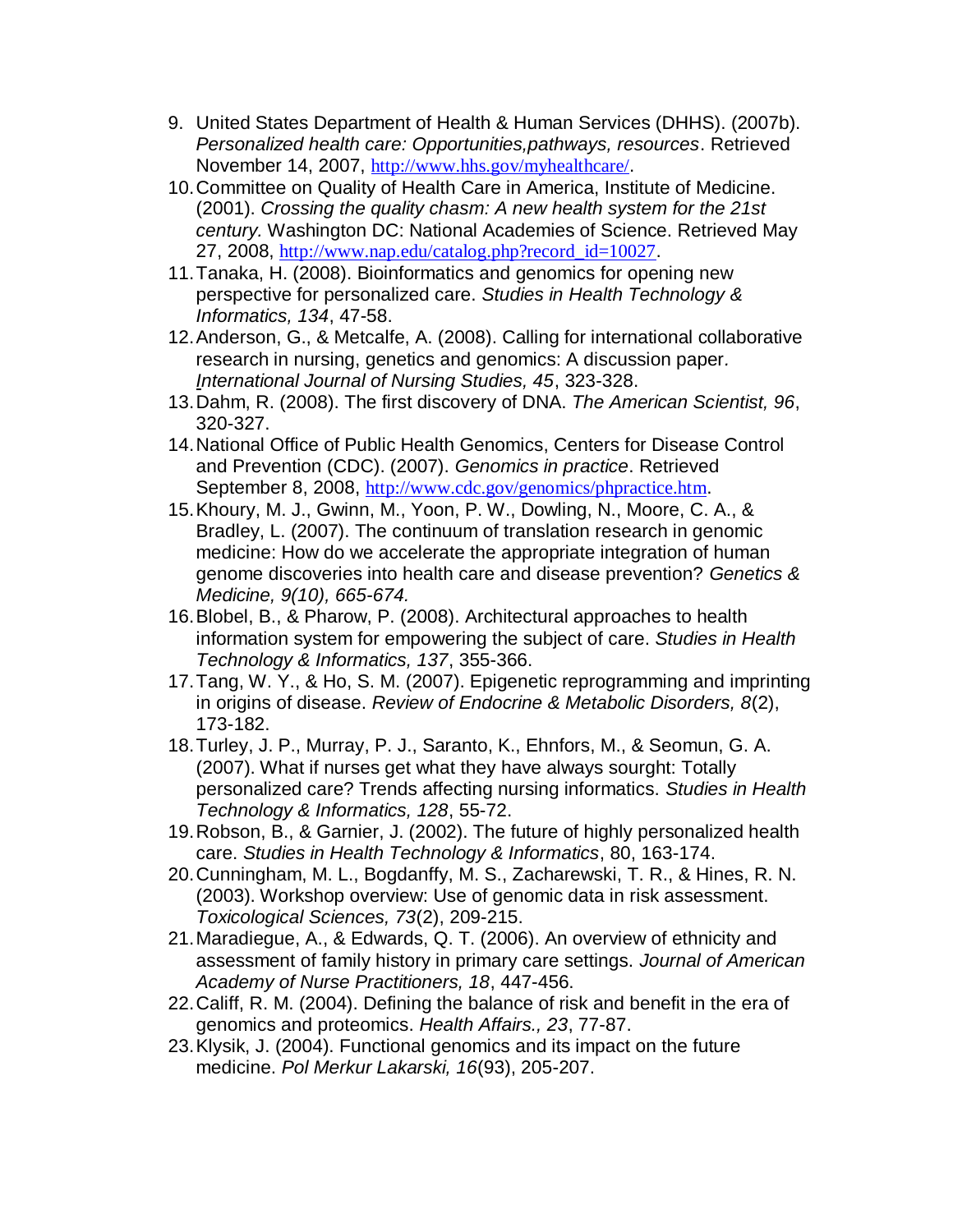- 24.Thongboonkerd, V. (2005). Genomics, proteomics, and integrative "omics" in hypertension research. *Current Opinions in Nephrology & Hypertension, 14*, 133-139.
- 25.Trevino, V., Falciani, F., & Barrera-Saldana, H. A. (2007). DNA microarrays: A powerful genomic tool for biomedical and clinical research. *Molecular Medicine, 13*(9-10), 527-541.
- 26.Sawicki, M. P., Samara, G., Hurwitz, M., & Passaro, E. Jr. (1993). Human Genome Project. *American Journal of Surgery, 165*(2), 258-264.
- 27.Wheeler, D. A., Srinivasan, M., Egholm, M., Shen, Y., Chen, L., McGuire, A., He, W., Chen, Y. J., Makhijani, V., Roth, G. T., Gomes, X., Tartaro, K., Niazi, F., Turcotte, C. L., Irzyk, G. P., Lupski, J. R., Chinault, C., Song, X. Z., Liu, Y., Yuan, Y., Nazareth, L., Qin, X., Muzny, D. M., Margulies, M., Weinstock, G. M., Gibbs, R. A., & Rothberg, J. M.. (2008). The complete genome of an individual by massively parallel DNA sequencing. *Nature, 452*(7189), 872-876.
- 28.Karow, J. (2008). PGP to publish initial data sets next month as Church predicts \$1,000 genome in 2009. *In Sequence: The Inside Read on Genome Sequencing, September 23, 2008*. Retrieved October 28, 2008. [http://www.in-sequence.com/issues/2\\_38/features/149572-1.htm](http://www.in-sequence.com/issues/2_38/features/149572-1.htm).
- 29.English, S. B., & Butto, A. J. (2007). Evaluation and integration of 49 genome-wide experiments and the prediction of previously unknown obesity-related genes. *Bioinformatics, 23*(21), 2910-2917.
- 30.Sharma, V. K., Brahmachari, S. K., & Ramachandran, S. (2005). (TG/CA)n repeats in human gene families: abundance and selective patterns of distribution according to function and gene length. *BMC Genomics, 6*(1), 83-94.
- 31.Takeuchi, F., Serizawa, M., & Kato, N. (2008). HapMap coverage for SNPs in the Japanese population. *Journal of Human Genetics, 53*(1), 96- 99.
- 32.Dickinson, B., & Archuleta, R. (2008). Inside out A DNA diary. *Discover, September 2008*, 34-39.
- 33.ENCODE Project Consortium, Birney, E., Stamatoyannopoulos, J. A., Dutta, A., Guigo, R., Gingeras, T. R., Margulies, E. H., Weng, Z., Snyder, M., Dermitzakis, E. T., Thurman, R.E., Kuehn, M. S., Taylor, C. M., Neph, S., Koch, C. M., Asthana, S., Malhotra, A., Adzhubei, I., Greenbaum, J. A., Andrews, R. M., Flicek, P., Boyle, P. J., Cao, H., Carter, N. P., Clelland, G. K., Davis, S., Day, N., Dhami, P., Dillon, S. C., Dorschner, M. O., Fiegler, H., Giresi, P. G., Goldy, J., Hawrylycz, M., Haydock, A., Humbert, R., James, K. D., Johnson, B. E., Johnson, E. M., Frum, T. T., Rosenzweig, E. R., Karnani, N., Lee, K., Lefebvre, G. C., Navas, P. A., Neri, F., Parker, S. C., Sabo, P. J., Sandstrom, R., Shafer, A., Vetrie, D., Weaver, M., Wilcox, S., Yu, M., Collins, F. S., Dekker, J., Lieb, J. D., Tullius, T. D., Crawford, G. E., Sunyaev, S., Noble, W. S., Dunham, I., Denoeud, .F, Reymond, A., Kapranov, P., Rozowsky, J., Zheng, D., Castelo, R., Frankish, A., Harrow ,J., Ghosh, S., Sandelin, A., Hofacker, I. L., Baertsch, R., Keefe, D., Dike, S., Cheng, J., Hirsch, H. A., Sekinger, E. A., Lagarde,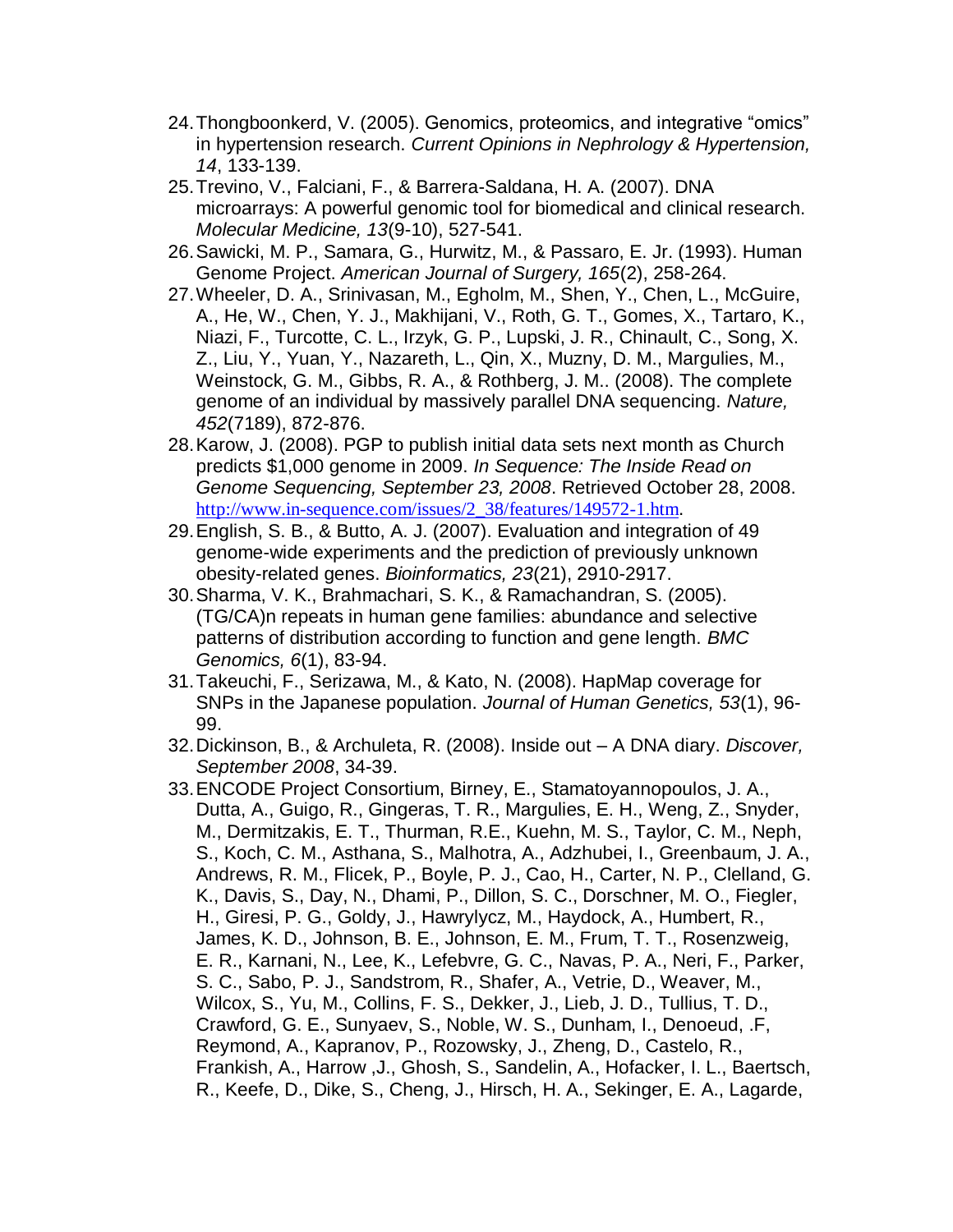J., Abril, J. F., Shahab, A., Flamm, C., Fried, C., Hackermüller, J., Hertel, J., Lindemeyer, M., Missal, K., Tanzer, A., Washietl, S., Korbel, J., Emanuelsson, O., Pedersen, J. S., Holroyd, N., Taylor, R., Swarbreck, D., Matthews, N., Dickson, M. C., Thomas, D. J., Weirauch, M. T., Gilbert, J., Drenkow, J., Bell, I., Zhao, X., Srinivasan, K. G., Sung, W. K., Ooi, H. S., Chiu, K. P., Foissac, S., Alioto, T., Brent, M., Pachter, L., Tress, M. L., Valencia, A., Choo, S. W., Choo, C. Y., Ucla, C., Manzano, C., Wyss, C., Cheung, E., Clark, T. G., Brown, J. B., Ganesh, M., Patel, S., Tammana, H., Chrast, J., Henrichsen, C. N., Kai, C., Kawai, J., Nagalakshmi, U., Wu, J., Lian, Z., Lian, J., Newburger, P., Zhang X, Bickel P, Mattick JS, Carninci P, Hayashizaki Y, Weissman S, Hubbard T, Myers RM, Rogers J, Stadler PF, Lowe TM, Wei CL, Ruan Y, Struhl K, Gerstein M, Antonarakis SE, Fu Y, Green ED, Karaöz U, Siepel A, Taylor J, Liefer LA, Wetterstrand KA, Good PJ, Feingold EA, Guyer MS, Cooper GM, Asimenos G, Dewey CN, Hou M, Nikolaev S, Montoya-Burgos JI, Löytynoja A, Whelan S, Pardi F, Massingham T, Huang H, Zhang NR, Holmes I, Mullikin JC, Ureta-Vidal A, Paten B, Seringhaus M, Church D, Rosenbloom K, Kent WJ, Stone EA; NISC Comparative Sequencing Program; Baylor College of Medicine Human Genome Sequencing Center; Washington University Genome Sequencing Center; Broad Institute; Children's Hospital Oakland Research Institute, Batzoglou S, Goldman N, Hardison RC, Haussler D, Miller W, Sidow A, Trinklein ND, Zhang ZD, Barrera L, Stuart R, King DC, Ameur A, Enroth S, Bieda MC, Kim J, Bhinge AA, Jiang N, Liu J, Yao F, Vega VB, Lee CW, Ng P, Shahab A, Yang A, Moqtaderi Z, Zhu Z, Xu X, Squazzo S, Oberley MJ, Inman D, Singer MA, Richmond TA, Munn KJ, Rada-Iglesias A, Wallerman O, Komorowski J, Fowler JC, Couttet P, Bruce AW, Dovey OM, Ellis PD, Langford CF, Nix DA, Euskirchen G, Hartman S, Urban AE, Kraus P, Van Calcar S, Heintzman N, Kim TH, Wang K, Qu C, Hon G, Luna R, Glass CK, Rosenfeld MG, Aldred SF, Cooper SJ, Halees A, Lin JM, Shulha HP, Zhang X, Xu M, Haidar JN, Yu Y, Ruan Y, Iyer VR, Green RD, Wadelius C, Farnham PJ, Ren B, Harte RA, Hinrichs AS, Trumbower H, Clawson H, Hillman-Jackson J, Zweig AS, Smith K, Thakkapallayil A, Barber G, Kuhn RM, Karolchik D, Armengol L, Bird CP, de Bakker PI, Kern AD, Lopez-Bigas N, Martin JD, Stranger BE, Woodroffe A, Davydov E, Dimas A, Eyras E, Hallgrímsdóttir IB, Huppert J, Zody MC, Abecasis GR, Estivill X, Bouffard GG, Guan X, Hansen NF, Idol JR, Maduro VV, Maskeri B, McDowell JC, Park M, Thomas PJ, Young AC, Blakesley RW, Muzny DM, Sodergren E, Wheeler DA, Worley KC, Jiang H, Weinstock GM, Gibbs RA, Graves T, Fulton R, Mardis ER, Wilson RK, Clamp M, Cuff J, Gnerre S, Jaffe DB, Chang JL, Lindblad-Toh K, Lander ES, Koriabine M, Nefedov M, Osoegawa K, Yoshinaga Y, Zhu B, de Jong PJ. (2007). Identification and analysis of functional elements in 1% of the human genome by the ENCODE pilot project. *Nature, 447*(7146), 799-816. 34.Denoeud, F., Kapranow, P., Ucla, C., Frankish, A., Castelo, R., Drenkow,

J., Lagarde, J., Alioto, T., Manzano, C., Chrast, J., Dike, S., Wyss, C., Henrichsen, C. N., Holroyd, N., Dickson, M. C., Taylor, R., Hance, Z.,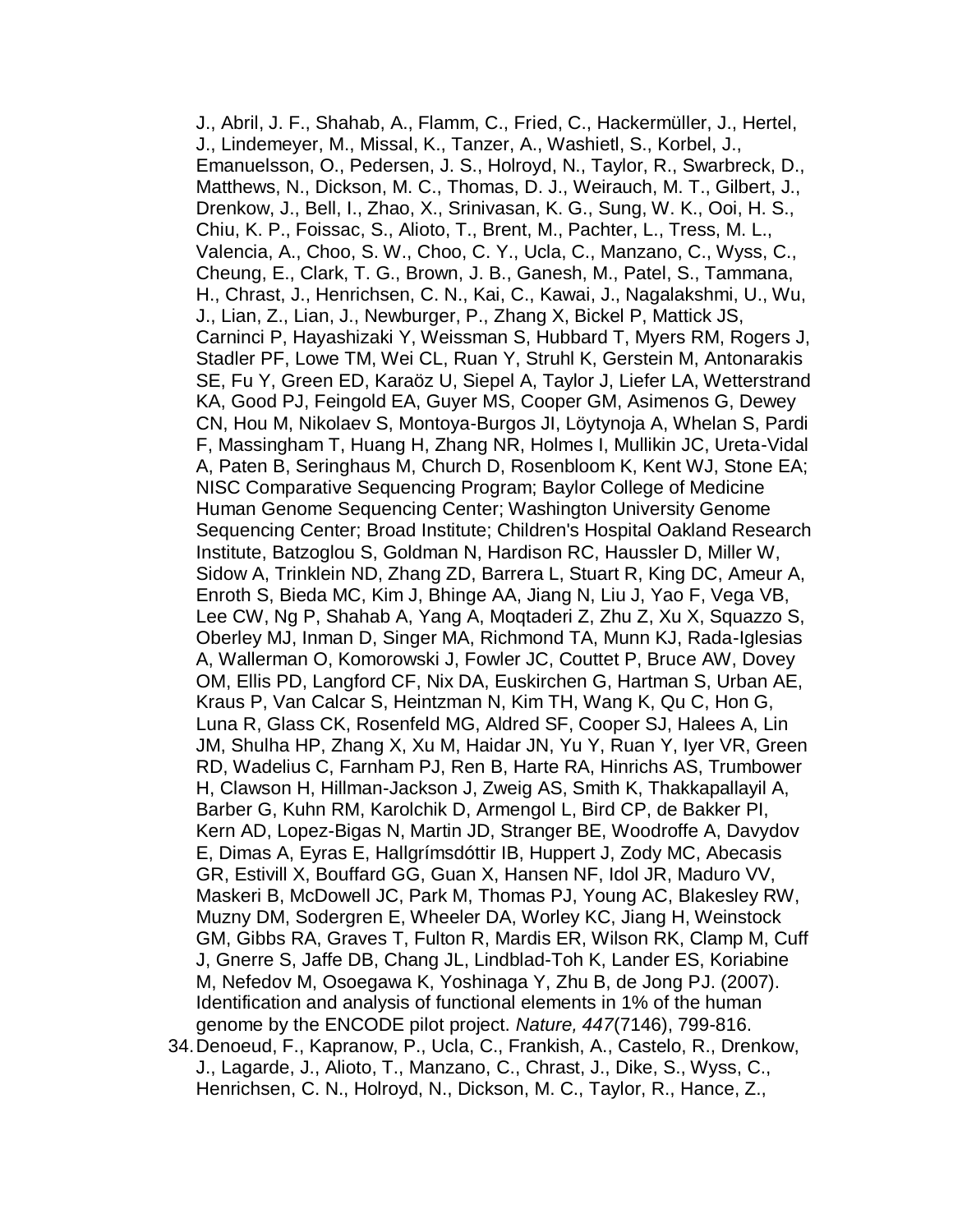Foissac, S., Myers, R. M., Rogers, J., Hubbard, T., Harrow, J., Guigó, R., Gingeras, T. R., Antonarakis, S. E., & Reymond, A. (2007). Prominent use of distal 5' transcription start sites and discovery of a large number of additional exons in ENCODE regions. *Genome Research, 17*, 746-759.

- 35.Ensembl Human. (2008). ENCODE resources at Ensembl. *Ensembl Release, 50* (July 2008). Retrieved September 7, 2008, [http://www.emsembl.org/Homo\\_sapiens/encode.html](http://www.emsembl.org/Homo_sapiens/encode.html).
- 36.Marguilies, E. H., Cooper, G. M., Asimenos, G., Thomas, D. J., Dewey, C. N., Siepel, A., Birney, E., Keefe, D., Schwartz, A. S., Hou, M., Taylor, J., Nikolaev, S., Montoya-Burgos, J.I, Löytynoja, A., Whelan, S., Pardi, F., Massingham, T., Brown, J. B., Bickel, P., Holmes, I., Mullikin, J. C., Ureta-Vidal, A., Paten, B., Stone, E. A., Rosenbloom, K. R., Kent, W. J., Bouffard, G. G., Guan, X., Hansen, N. F., Idol, J. R., Maduro, V. V., Maskeri, B., McDowell, J. C., Park, M., Thomas, P. J., Young, A. C., Blakesley, R. W., Muzny, D. M., Sodergren, E., Wheeler, D. A., Worley, K. C., Jiang, H., Weinstock, G. M., Gibbs, R. A., Graves, T., Fulton, R., Mardis, E. R., Wilson, R. K., Clamp, M., Cuff, J., Gnerre, S., Jaffe, D. B., Chang, J. L., Lindblad-Toh, K., Lander, E. S., Hinrichs, A., Trumbower, H., Clawson, H., Zweig, A., Kuhn, R. M., Barber, G., Harte, R., Karolchik, D., Field, M. A., Moore, R. A., Matthewson, C. A., Schein, J. E., Marra, M. A., Antonarakis, S. E., Batzoglou, S., Goldman, N., Hardison, R., Haussler, D., Miller, W., Pachter, L., Green, E. D., & Sidow, A.. (2007). Analysis of deep mammalian sequence alignments and constraint predictions for 1% of the human genome. *Genome Research, 17*, 1979-1808.
- 37.Broad Institute Communications. (2007). Broad scientists awarded ENCODE grant. *Broad Institute of MIT and Harvard Research News October 11, 2007*, retrieved November 21, 2008, <http://www.broad.mit.edu/news/107>.
- 38.Feed, R. S. S. (2008). Oct 15 Deadline for feedback on NHGRI ENCODE data-release policy. *BioInform: The integrated informatics news source, September 19, 2008.* Retrieved November 21, 2008, [http://www.bioinform.com/issues/12\\_37/bioinformatics\\_briefs/149513-1.htm](http://www.bioinform.com/issues/12_37/bioinformatics_briefs/149513-1.htm).
- 39.Huang, C., Li, M., Chen, C., & Yao, Q. (2008). Small interfering RNA therapy in cancer: Mechanism, potential targets, and clinical applications. *Expert Opinion & Therapeutic Targets, 12*(5), 637-645.
- 40.Mattick, J. S., & Makunin, I. V. (2006). Non-coding RNA. *Human Molecular Genetics, 15 Spec No 1*, R17-29.
- 41.Micklem, D. R., & Lorens, J. B. (2007). Rnai screening for therapeutic targets in human malignancies. *Current Pharmacology & Biotechnology, 8*(6), 337-343.
- 42.Sevignani, C., Calin, G. A., Siracusa, L. D., & Croce, C. M. (2006). Mammalian micrornas: A small world for fine-tuning gene expression. *Mammalian Genome, 17*(3), 189-202.
- 43.Amarzguioui, M., Rossi, J. J., & Kim, D. (2005). Approaches for chemically synthesized sirna and vector-mediated rnai. *FEBS Letter, 579*(26), 5974- 5981.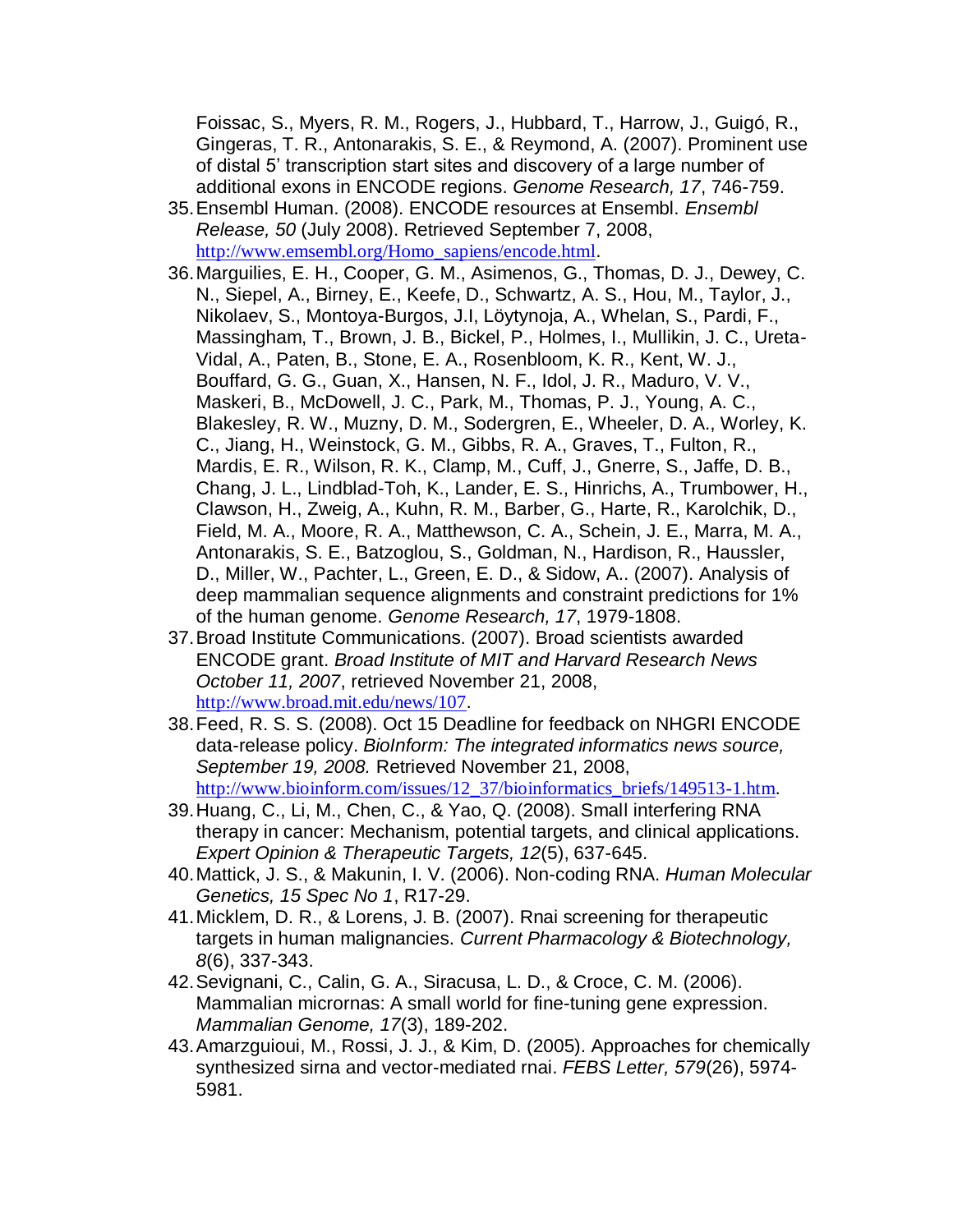- 44.Martin, S. E., & Caplen, N. J. (2007). Applications of RNA interference in mammalian systems. *Annual Review of Genomics & Human Genetics, 8*, 81-108.
- 45.Rychahou, P. G., Jackson, L. N., Farrow, B. J., & Evers, B. M. (2006). Rna interference: Mechanisms of action and therapeutic consideration. *Surgery, 140*(5), 719-725.
- 46.He, L., & Hannon, G. J. (2004). MicroRNAs: Small RNAs with a big role in gene regulation. *National Review of Genetics 5*, 522-531.
- 47.Filipowicz, W., Bhattacharyya, S. N., & Sonenberg, N. (2008). Mechanisms of post-transcriptional regulation by micrornas: Are the answers in sight? *National Review of Genetics, 9*(2), 102-114.
- 48.Armstrong, C., & Spencer, G. (2008). NIH funds nice centers to speed application of powerful new research approach: Roadmap network will produce chemical probes to explore new target for therapies. *NIH News, September 2, 2008*. Retrieved September 8, 2008, <http://www.nih.gov/news/health/sep2008/nimh-02.htm>.
- 49.Grady, P. A. (2010). New from NINR: Training new nurse scientists: Grants and opportunities available through the NINR. *Nursing Outlook, 58*, 59-61.
- 50.National Institute of Nursing Research. (NINR) (2008). *NINR requests for applications*. Retrieved November 23, 2008, [http://www.ninr.nih.gov/ResearchAndFunding/DEA/OEP/FundingOpportunities/](http://www.ninr.nih.gov/ResearchAndFunding/DEA/OEP/FundingOpportunities/RequestannFile.htm) [RequestannFile.htm](http://www.ninr.nih.gov/ResearchAndFunding/DEA/OEP/FundingOpportunities/RequestannFile.htm).
- 51.National Institute of Nursing Research (NINR) (2010). *Research programs*. Retrived November 23, 2008, [http://www.ninr,nih,giv](http://www.ninr,nih,giv/).
- 52.Cancer Sequencing Projects (CSPs). (2008). *National Human Genome Research Institute*. Retrieved 9/10/2008, <http://www.genome.gov/19517442>.
- 53.Collins, F. S., & Barker, A. D. (2007). Mapping the cancer genome. Pinpointing the genes involved in cancer will help chart a new course across the complex landscape of human malignancies. *Scientific American, 296*(3), 50-57.
- 54.Weir, B. A., Woo, M. S., Getz, G., Perner, S., Ding, L., Beroukhim, R., et al. (2007). Characterizing the cancer genome in lung adenocarcinoma. *Nature, 450*(7171), 893-898.
- 55.TCGA (The Cancer Genome Atlas) Research Network. (2008). Comprehensive genomic characterization defines human glioblastoma genes and core pathways. *Nature*, (published on-line 5 September 2008), nature07385.3d.
- 56.Asslaber, M., Abuja, P. M., Stark, K., Eder, J., Gottweis, H., Trauner, M., Samonigg, H., Mischinger, H. J., Schippinger, W., Berghold, A., Denk, H., & Zatloukal, K.. (2007). The genome Austria tissue bank (gatib). *Pathobiology, 74*(4), 251-258.
- 57.Goebell, P. J., Groshen, S., Schmitz-Drager, B. J., Sylvester, R., Kogevinas, M., Malats, N., Sauter, G., Grossman, H. B., Dinney, C. P., Waldman, F., & Cote, R. J. (2005). Concepts for banking tissue in urologic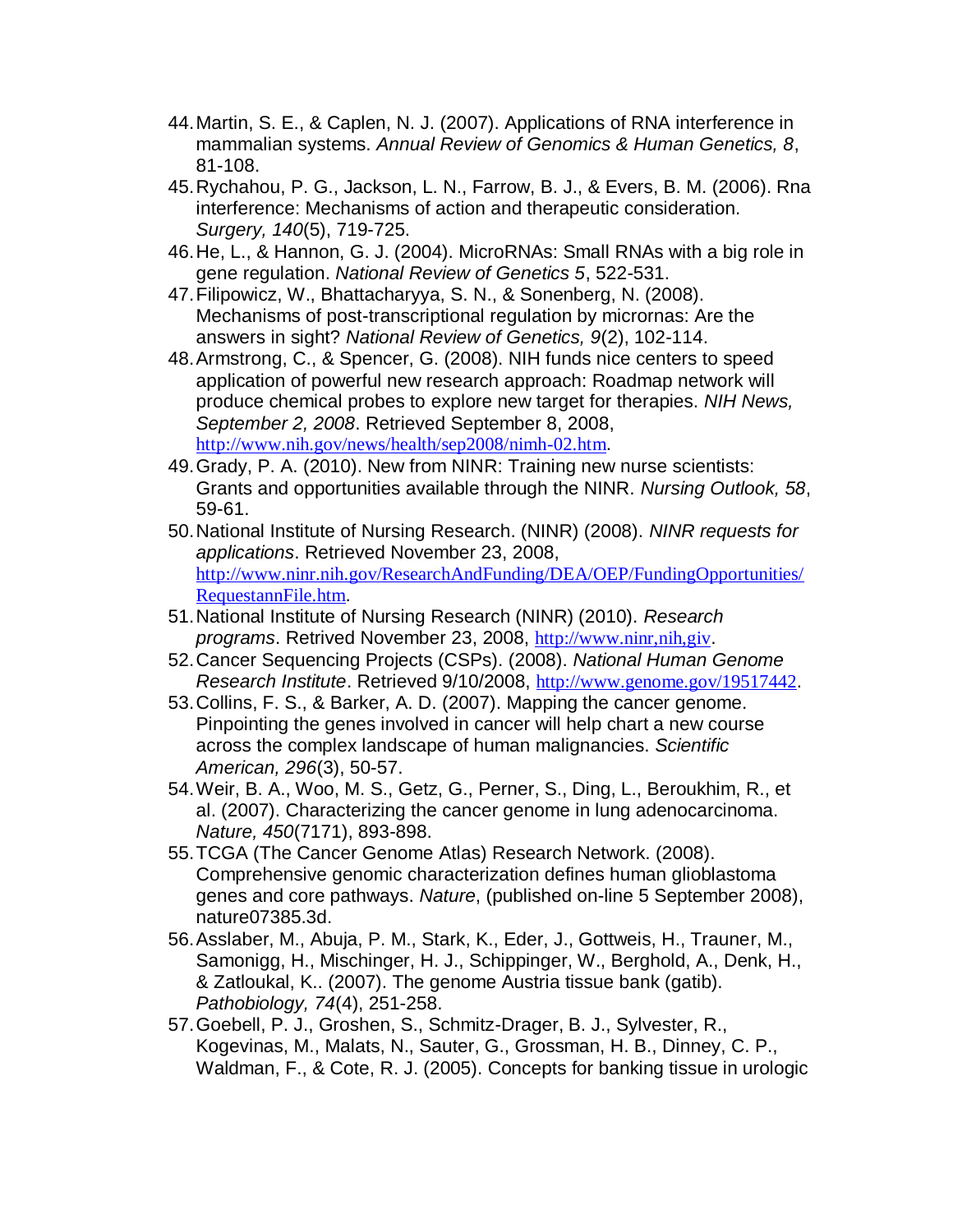oncology--the international bladder cancer bank. *Clinical Cancer Research, 11*(2 Pt 1), 413-415.

- 58.Knox, K., & Kerr, D. J. (2004). Establishing a national tissue bank for surgically harvested cancer tissue. *British Journal of Surgery, 91*(2), 134- 136.
- 59.Morente, M. M., de Alava, E., & Fernandez, P. L. (2007). Tumour banking: The Spanish design. *Pathobiology, 74*(4), 245-250.
- 60.Tilstone, C. (2006). Further plans announced for national biobanks. *Lancet Oncology, 7*(3), 195-196.
- 61.Burton, P. R., Hansell, An. Fortier, I., Manolio, T. A., Khoury, M. J., Little, J., & Elliott, P. (2008). Size matters: just how big is big? Quantifying realistic sample size requirement for human genome epidemiology. *International Journal of Epidemiology, 147*, 1-11.
- 62.Celis, J. E., Gromov, P., Gromova, I., Moreira, J. M., Cabezon, T., Ambartsumian, N., Grigorian, M., Lukanidin, E., Thor Straten, P., Guldberg, P., Bartkova, J., Bartek, J., Lukas, J., Lukas, C., Lykkesfeldt, A., Jäättelä, M., Roepstorff, P., Bolund, L., Ørntoft, T., Brünner, N., Overgaard, J., Sandelin, K., Blichert-Toft, M., Mouridsen, H., & Rank, F. E. (2003). Integrating proteomic and functional genomic technologies in discovery-driven translational breast cancer research. *Molecular & Cellular Proteomics, 2*(6), 369-377.
- 63.Yakub, I., Lillibridge, K. M., Moran, A., Gonzalez, O. Y., Belmont, J., Gibbs, R. A., & Tweardy, D. J. (2005). Single nucleotide polymorphisms in genes for 2'-5'-oligoadenylate synthetase and rnase l inpatients hospitalized with west nile virus infection. *Journal of Infectious Diseases, 192*(10), 1741-1748.
- 64.Durfee, T., Nelson, R., Baldwin, S., Plunkett, G., 3rd, Burland, V., Mau, B., Petrosino, J. F., Qin, X., Muzny, D. M., Ayele, M., Gibbs, R. A., Csörgo, B., Pósfai, G., Weinstock, G. M., & Blattner, F. R. (2008). The complete genome sequence of escherichia coli DH10b: Insights into the biology of a laboratory workhorse. *Journal of Bacteriology, 190*(7), 2597-2606.
- 65.Metzker, M. L., Mindell, D. P., Liu, X. M., Ptak, R. G., Gibbs, R. A., & Hillis, D. M. (2002). Molecular evidence of hiv-1 transmission in a criminal case. *Proceedings of the National Academies of Science U S A, 99*(22), 14292- 14297.
- 66.Check, E. (2007). Cancer atlas maps out sample worries. *Nature, 447*(7148), 1036-1037.
- 67.Chu, T. Y., Hwang, K. S., Yu, M. H., Lee, H. S., Lai, H. C., & Liu, J. Y. (2002). A research-based tumor tissue bank of gynecologic oncology: Characteristics of nucleic acids extracted from normal and tumor tissues from different sites. *International Journal of Gynecological Cancer, 12*(2), 171-176.
- 68.Office of Biorepositories & Biospecimen Research, National Cancer Institute. (2007, June). *[Best practices for biospecimen resources](http://biospecimens.cancer.gov/global/pdfs/NCI_Best_Practices_060507.pdf)*. Retrieved September 1, 2009 from <http://biospecimens.cancer.gov/practices/>.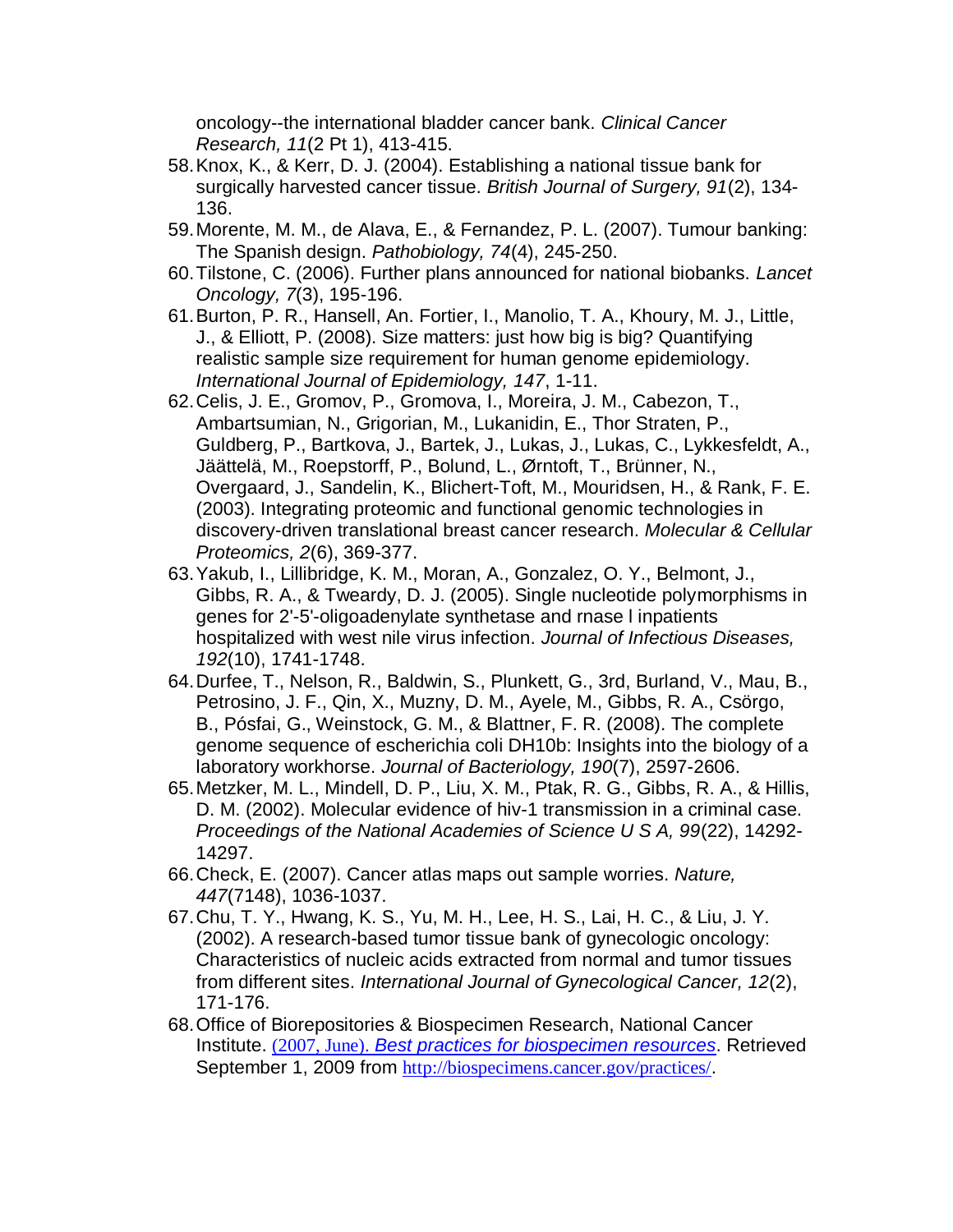- 69.Troyer, D. (2008). Biorepository standards and protocols for collecting, processing, and storing human tissues. *Methods in Molecular Biology, 441*, 193-220.
- 70.McGuire, A. L., & Gibbs, R. A. (2006a). Genetics. No longer de-identified. *Science, 312*(5772), 370-371.
- 71.McGuire, A. L., & Gibbs, R. A. (2006b). Meeting the growing demands of genetic research. *Journal of Law & Med Ethics, 34*(4), 809-812.
- 72.Ginsburg, G. S., Donahue, M. P., & Newby, L. K. (2005). Prospects for personalized cardiovascular medicine: The impact of genomics. *Journal of the American College of Cardiology, 46*(9), 1615-1627.
- 73.Iadecola, C., Goldman, S. S., Harder, D. R., Heistad, D. D., Katusic, Z. S., Moskowitz, M. A., Simard, J. M., Sloan, M. A., Traystman, R. J., & Velletri, P. A. (2006). Recommendations of the national heart, lung, and blood institute working group on cerebrovascular biology and disease. *Stroke, 37*(6), 1578-1581.
- 74.Torkamani, A., Topol, E. J., & Schork, N. J. (2008). Pathway analysis of seven common diseases assessed by genome-wide association. *Genomics, 92*(5), 265-272.
- 75.Spector, D. (2007). Lifestyle behaviors in women with a BRCA1 or BRCA2 genetic mutation: an exploratory study guided by concepts derived from the Health Belief Model. *Cancer Nursing., 30*, E1-30.
- 76.Arnett, D. K., Baird, A. E., Barkley, R. A., Basson, C. T., Boerwinkle, E., Ganesh, S. K., Herrington, D. M., Hong, Y., Jaquish, C., McDermott, D. A., O'Donnell, C. J; American Heart Association Council on Epidemiology and Prevention; American Heart Association Stroke Council; Functional Genomics and Translational Biology Interdisciplinary Working Group.. (2007). Relevance of genetics and genomics for prevention and treatment of cardiovascular disease: A scientific statement from the American Heart Association council on epidemiology and prevention, the stroke council, and the functional genomics and translational biology interdisciplinary working group. *Circulation, 115*(22), 2878-2901.
- 77.Hokanson, J. E. (2001). Gene-environment interaction in the expression of antioxidant status: A role for genes in the relationship between smoking and coronary disease. *Arteriosclerosis & Thrombosis Vascular Biology, 21*(7), 1102-1103.
- 78.Poole, J. C., Snieder, H., Davis, H. C., & Treiber, F. A. (2006). Anger suppression and adiposity modulate association between adrb2 haplotype and cardiovascular stress reactivity. *Psychosomatic Medicine, 68*(2), 207- 212.
- 79.Rosner, S. A., Ridker, P. M., Zee, R. Y., & Cook, N. R. (2005). Interaction between inflammation-related gene polymorphisms and cigarette smoking on the risk of myocardial infarction in the physician's health study. *Human Genetics, 118*(2), 287-294.
- 80.Stefánsson, K. (2008, June 12). *Genomics of cardiovascular disease: Current clinical applications.* 2008 Personalized Medicine Visiting Professor Lecture Series at the Richard B & Lynne V. Cheney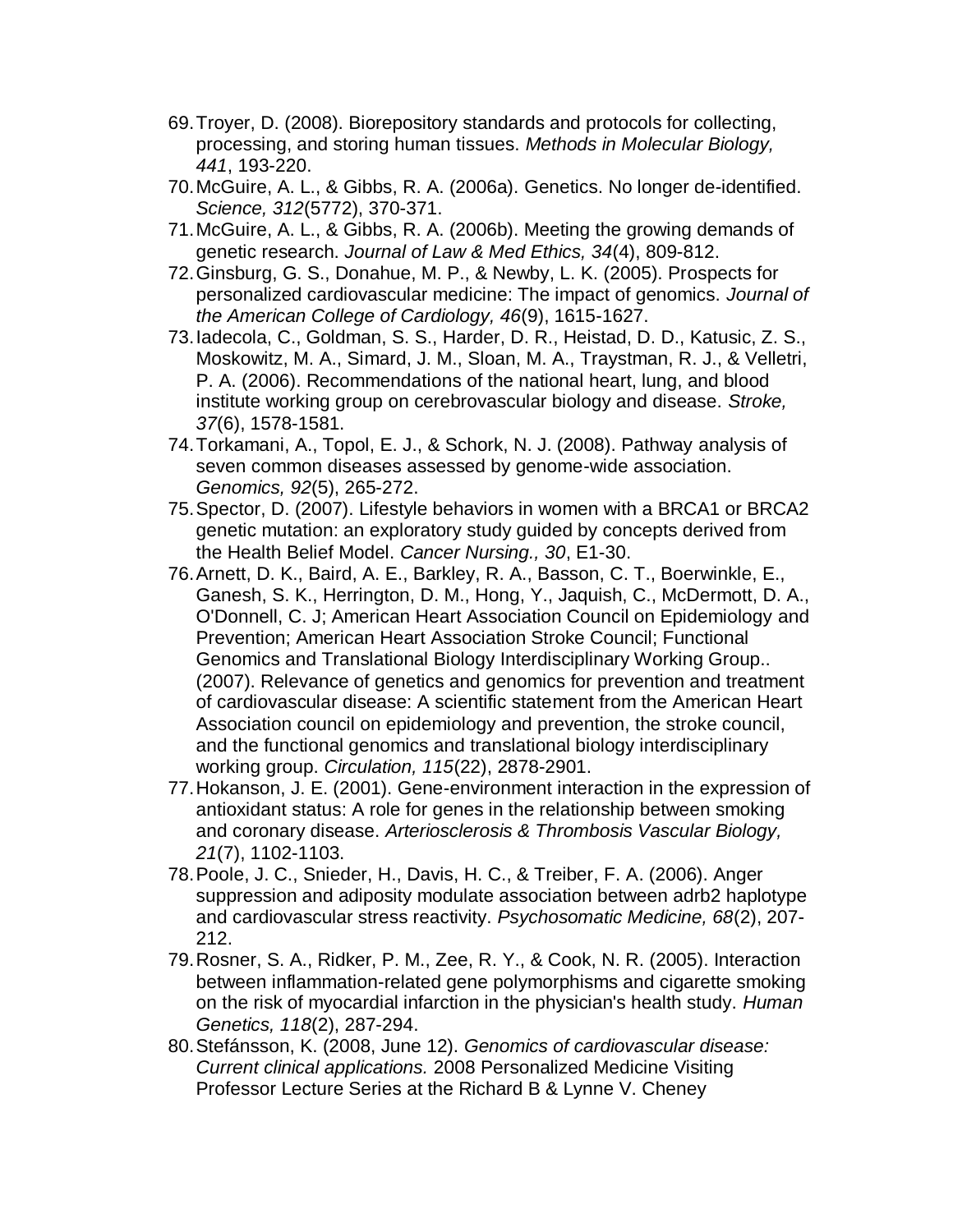Cardiovascular Institute, The George Washington University. Retrieved September 8, 2008,

[http://www.cheneycardioinstitute.org/1208161454403.html](https://exchweb.bcm.tmc.edu/exchweb/bin/redir.asp?URL=http://www.cheneycardioinstitute.org/1208161454403.html).

- 81.Wang, C. H., Zhou, X., Zhou, G. D., Han, D. F., & Zheng, F. (2004). [interaction of apoe and ldl-r gene polymorphisms and alcohol drinking and smoking on coronary heart disease]. *Zhonghua Yi Xue Za Zhi, 84*(7), 554-558.
- 82.Siest, G., Marteau, J. B., Maumus, S., Berrahmoune, H., Jeannesson, E., Samara, A., Batt, A. M., & Visvikis-Siest, S.. (2005). Pharmacogenomics and cardiovascular drugs: Need for integrated biological system with phenotypes and proteomic markers. *European Journal of Pharmacology, 527*(1-3), 1-22.
- 83.Stover, P. J. (2006). Influence of human genetic variation on nutritional requirements. *American Journal of Clinical Nutrition, 83*(2), 436S-442S.
- 84.Stover, P. J., & Caudill, M. A. (2008). Genetic and epigenetic contributions to human nutrition and health: Managing genome-diet interactions. *Journal of the American Dietetics Association, 108*(9), 1480-1487.
- 85.Cavallo, D., Ursini, C. L., Perniconi, B., Francesco, A. D., Giglio, M., Rubbino, F. M. Marinaccio, A., & Iavicoli, S. (2005). Evaluation of genotoxic effects induced by exposure to antineoplastic drugs in lymphocytes and exfoliated buccal cells of oncology nurses and pharmacy employees. *Mutation Research, 439*, 97-104.
- 86.Laffon, B., Teixeira, J. P., Silva, S., Loureiro, J., Torres, J., Pasaro, E. Méndez, J., & Mayan, O. (2005). Genotoxic effects in a population of nurses handling antineoplastic drugs and relationship with genetic polymorphisms in DNA repair enzymes. *American Journal of Indian Medicine., 48*, 128-136.
- 87.Rekhadevi, P. V., Sailaja, N., Chandrasekhar, M., Mahbooh, M., Rabman, M. F., & Grover, P. (2007). Genotoxicity assessment in oncology nurses handling anti-neoplastic drugs. *Mutagenesis, 22*, 395-401.
- 88.Christmann, M., Tomicic, M. T., Roos, W. P., & Kaina, B. (2003). Mechanisms of human DNA repair: an update. *Toxicology, 193*, 3-34.
- 89.Bloomston, M., Frankel, W. L., Petrocca, F., Volinia, S., Alder, H., Hagan, J. P., Liu, C. G., Bhatt, D., Taccioli, C., & Croce, C. M. (2007). MicroRNA expression patterns to differentiate pancreatic adenocarcinoma from normal pancreas and chronic pancreatitis. *Journal of the American Medical Association, 297*(17), 1901-1908.
- 90.Si, M. L., Zhu, S., Wu, H., Lu, Z., Wu, F., & Mo, Y. Y. (2007). Mir-21 mediated tumor growth. *Oncogene, 26*(19), 2799-2803.
- 91.Cummins, J. M., He, Y., Leary, R. J., Pagliarini, R., Diaz, L. A., Jr., Sjoblom, T., Barad, O., Bentwich, Z., Szafranska, A. E., Labourier, E., Raymond, C. K., Roberts, B. S., Juhl, H., Kinzler, K. W., Vogelstein, B., & Velculescu, V. E.. (2006). The colorectal microRNAome. *Proceedings of the National Academies of Science U S A, 103*(10), 3687-3692.
- 92.Grady, W. M., Parkin, R. K., Mitchell, P. S., Lee, J. H., Kim, Y. H., Tsuchiya, K. D., Washington, M. K., Paraskeva, C., Willson, J. K., Kaz, A.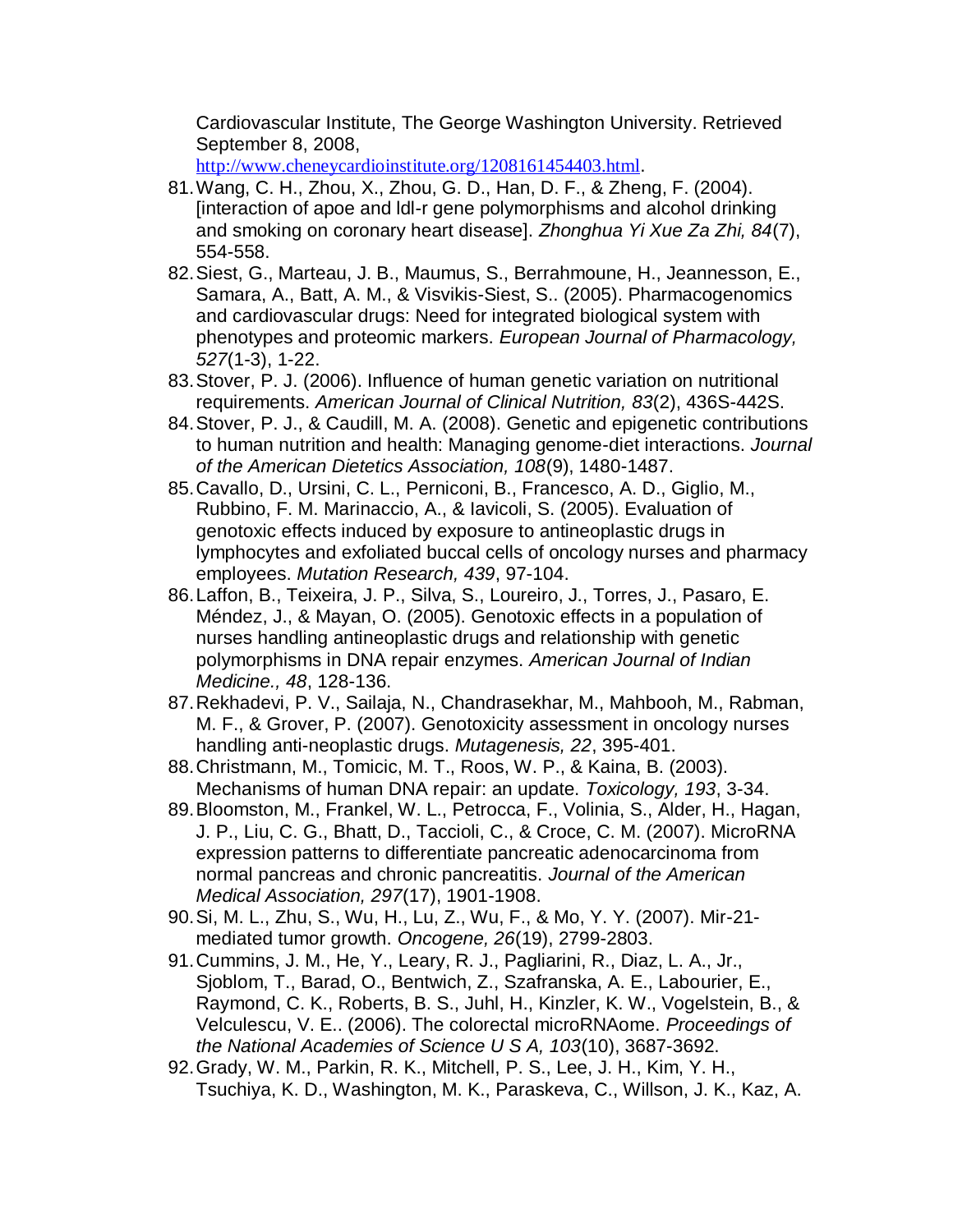M., Kroh, E. M., Allen, A., Fritz, B. R., Markowitz, S. D., & Tewari, M.. (2008). Epigenetic silencing of the intronic microRNA hsa-Mir-342 and its host gene in colorectal cancer. *Oncogene, 27*(27), 3880-3888.

- 93.Michael, M. Z., SM, O. C., van Holst Pellekaan, N. G., Young, G. P., & James, R. J. (2003). Reduced accumulation of specific micrornas in colorectal neoplasia. *Molecular Cancer Research, 1*(12), 882-891.
- 94.Toyota, M., Suzuki, H., Sasaki, Y., Maruyama, R., Imai, K., Shinomura, Y., & Tokino, T. (2008). Epigenetic silencing of microrna-34b/c and b-cell translocation gene 4 is associated with cpg island methylation in colorectal cancer. *Cancer Res, 68*(11), 4123-4132.
- 95.Perry, M. M., Moschos, S. A., Williams, A. E., Shepherd, N. J., Larner-Svensson, H. M., & Lindsay, M. A. (2008). Rapid changes in microrna-146a expression negatively regulate the il-1beta-induced inflammatory response in human lung alveolar epithelial cells. *Journal of Immunology, 180*(8), 5689-5698.
- 96.Ramkissoon, S. H., Mainwaring, L. A., Ogasawara, Y., Keyvanfar, K., McCoy, J. P., Jr., Sloand, E. M., Kajigaya, S., & Young, N. S. (2006). Hematopoietic-specific microrna expression in human cells. *Leukemia Research, 30*(5), 643-647.
- 97.Tili, E., Michaille, J. J., Cimino, A., Costinean, S., Dumitru, C. D., Adair, B., Fabbri, M., Alder, H., Liu, C. G., Calin, G. A., & Croce, C. M.. (2007). Modulation of mir-155 and mir-125b levels following lipopolysaccharide/tnf-alpha stimulation and their possible roles in regulating the response to endotoxin shock. *Journal of Immunology, 179*(8), 5082-5089.
- 98.Alworth, L. C., Howdeshell, K. L., Ruhlen, R. L., Day, J. K., Lubahn, D. B., Huang, T. H., Besch-Williford, C. L., & vom Saal, F. S. (2002). Uterine responsiveness to estradiol and DNA methylation are altered by fetal exposure to diethylstilbestrol and methoxychlor in cd-1 mice: Effects of low versus high doses. *Toxicology & Applied Pharmacology, 183*(1), 10-22.
- 99.Anway, M. D., Cupp, A. S., Uzumcu, M., & Skinner, M. K. (2005). Epigenetic transgenerational actions of endocrine disruptors and male fertility. *Science, 308*(5727), 1466-1469.
- 100. Crews, D., & McLachlan, J. A. (2006). Epigenetics, evolution, endocrine disruption, health, and disease. *Endocrinology, 147*(6 Suppl), S4-10.
- 101. Newbold, R. R., Hanson, R. B., Jefferson, W. N., Bullock, B. C., Haseman, J., & McLachlan, J. A. (1998). Increased tumors but uncompromised fertility in the female descendents of mice exposed developmentally to diethylstilbestrol. *Carcinogenesis, 19*, 1655-1663.
- 102. Newbold, R. R., Hanson, R. B., Jefferson, W. N., Bullock, B. C., Haseman, J., & McLachlan, J. A.. (2000). Proliferative lesions and reproductive tract tumors in male descendents of mice exposed developmentally to diethylstilbestrol. *Carcinogenesis, 21*, 1355-1363.
- 103. Milham, S., & Morgan, L. L. (2008). A new electromagnetic exposure metric: High frequency voltage transients associated with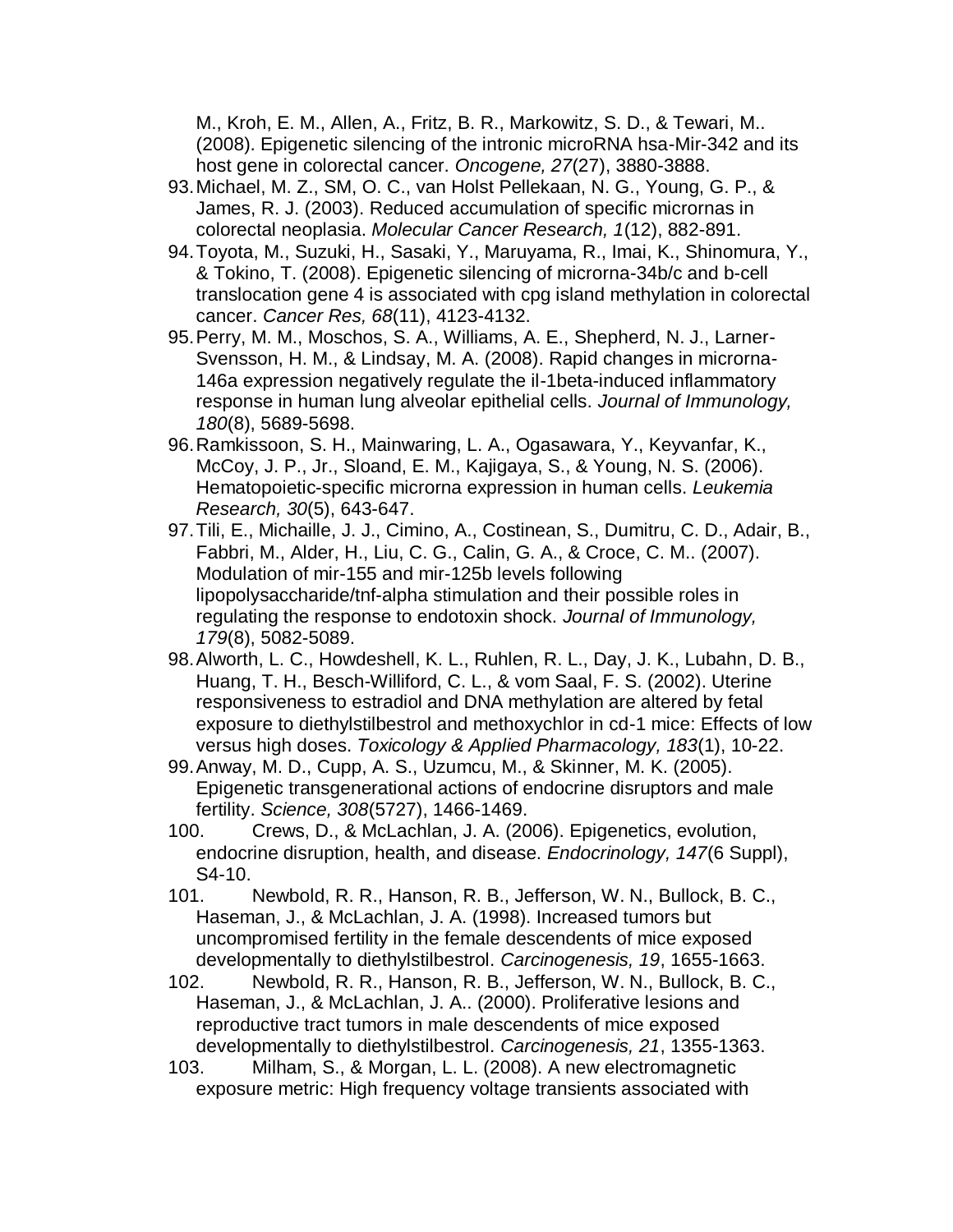increased cancer incidence in teachers in a california school. *American Journal of Industrial Medicine, 51*(8), 579-586.

- 104. McElroy, J. A., Egan, K. M., Titus-Ernstoff, L., Anderson, H. A., Trentham-Dietz, A., Hampton, J. M., & Newcomb, P. A. (2007). Occupational exposure to electromagnetic field and breast cancer risk in a large, population-based, case-control study in the United States. *Journal of Occupational & Environmental Medicine, 49*(3), 266-274.
- 105. Lupke, M., Frahm, J., Lantow, M., Maercker, C., Remondini, D., Bersani, F., & Simkó, M. (2006). Gene expression analysis of ELF-MF exposed human monocytes indicating the involvement of the alternative activation pathway. *Biochemistry & Biophysicsl Acta, 1763*(4), 402-412.
- 106. Genuis, S. J. (2008). Fielding a current idea: Exploring the public health impact of electromagnetic radiation. *Public Health, 122*(2), 113-124.
- 107. Sakurai, T., Satake, A., Sumi, S., Inoue, K., & Miyakoshi, J. (2004). An extremely low frequency magnetic field attenuates insulin secretion from the insulinoma cell line, rin-m. *Bioelectromagnetics, 25*(3), 160-166.
- 108. Sakurai, T., Yoshimoto, M., Koyama, S., & Miyakoshi, J. (2008). Exposure to extremely low frequency magnetic fields affects insulinsecreting cells. *Bioelectromagnetics, 29*, 118-124.
- 109. Detera-Wadleigh, S. D., Liu, C. Y., Maheshwari, M., Cardona, I., Corona, W., Akula, N., Steele, C. J., Badner, J. A., Kundu, M., Kassem, L., Potash, J. B., Gibbs, R., Gershon, E.S., McMahon, F.J.; NIMH Genetics Initiative for Bipolar Disorder Consortium. (2007). Sequence variation in dock9 and heterogeneity in bipolar disorder. *Psychiatry & Genetics, 17*(5), 274-286.
- 110. Maheshwari, M., Christian, S. L., Liu, C., Badner, J. A., Detera-Wadleigh, S., Gershon, E. S., & Gibbs, R. A.. (2002). Mutation screening of two candidate genes from 13q32 in families affected with bipolar disorder: Human peptide transporter (slc15a1) and human glypican5 (gpc5). *BMC Genomics, 3*(1), 30.
- 111. Egan, M. F., Straub, R. E., Goldberg, T. E., Yakub, I., Callicott, J. H., Hariri, A. R., Mattay, V. S., Bertolino, A., Hyde, T. M., Shannon-Weickert, C., Akil, M., Crook, J., Vakkalanka, R. K., Balkissoon, R., Gibbs, R. A., Kleinman, J. E., & Weinberger, D. R.. (2004). Variation in GRM3 affects cognition, prefrontal glutamate, and risk for schizophrenia. *Proceedings of the National Academies of Science U S A, 101*(34), 12604-12609.
- 112. Yehuda, R., Flory, J. D., Southwick, S., & Charney, D. S. (2006). Developing an agenda for translational studies of resilience and vulnerability following trauma exposure. *Annals of New York Academy of Science, 1071*, 379-396.
- 113. Cicchetti, D., & Blender, J. A. (2006). A multiple-levels-of-analysis perspective on resilience: Implications for the developing brain, neural plasticity, and preventive interventions. *Annals of New York Academy of Science, 1094*, 248-258.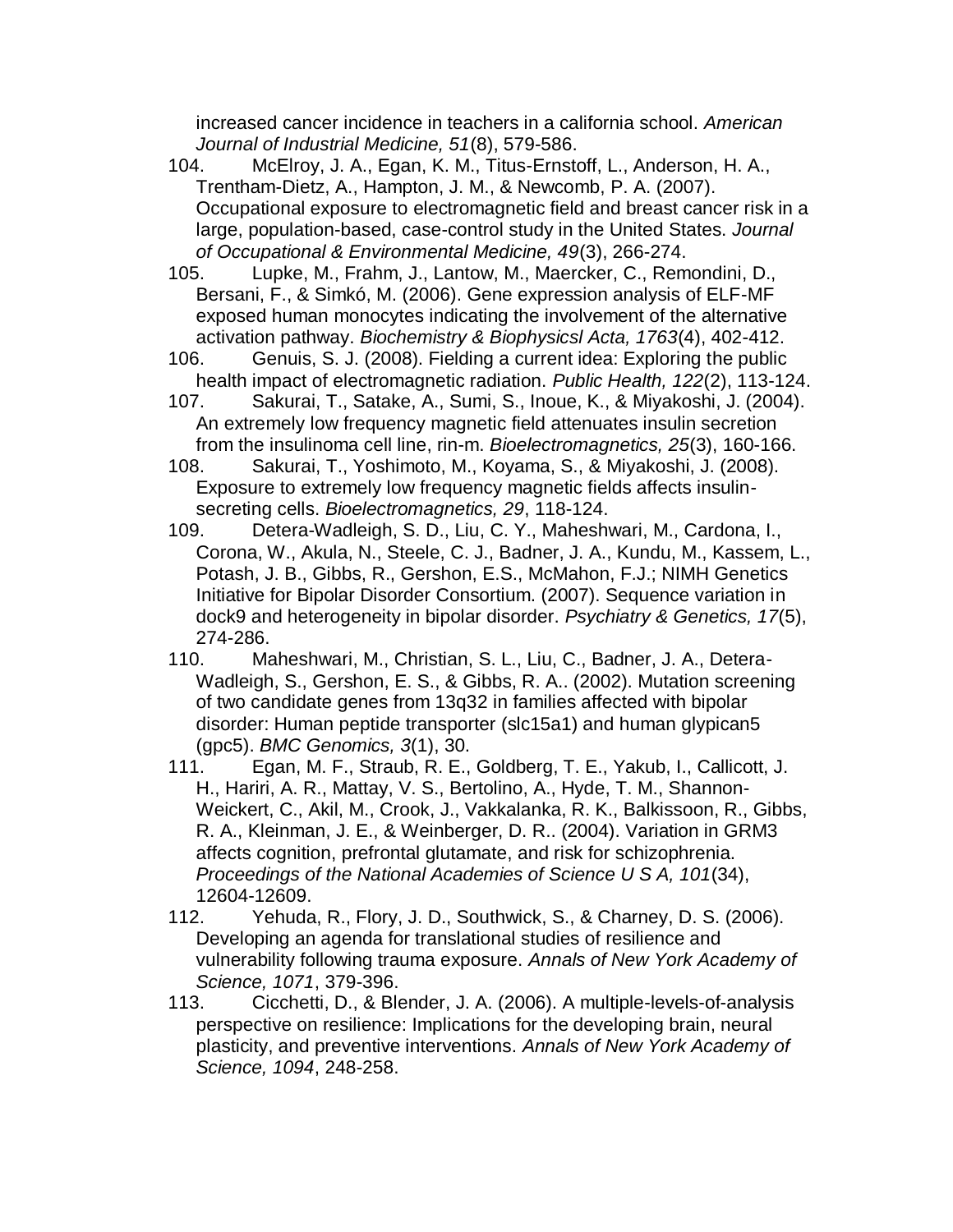- 114. Friborg, O., Hjemdal, O., Rosenvinge, J. H., Martinussen, M., Aslaksen, P. M., & Flaten, M. A. (2006). Resilience as a moderator of pain and stress. *Journal of Psychosomatic Research, 61*(2), 213-219.
- 115. Schutte, D., L., Maas, M., & Buckwalter, K. C. (2003). A LRPAP1 intronic insertion/deletion polymorphism and phenotypic variability in Alzeimer disease. *Research & Theory in Nursing Practice, 17*, 301-319.
- 116. Van Riper, M. (2007). Families of children with Down Syndrome: responding to a change in plans with resilience. *Journal of Pediatric Nursing, 22*(2), 116-128.
- 117. Van Riper, M., & McKinnon, W. C. (2004). Genetic testing for breast and ovarian cancer susceptibility: a family experience. *Journal of Midwifery Womens Health, 49*, 210-219.
- 118. Burckart, G. J. (2008, August 14). Genomics at FDA. *U.S. Food and Drug Administration Center for Drug Evaluation and Research, August 14, 2008 update*, retrieved September 2, 2008, <http://www.fda.gov/cder/genomics/default.htm>.
- 119. Brunicardi, F. C. (2000). Molecular surgery and biology. *American Journal of Surgery, 180*(6), 397-401.
- 120. Brunicardi, F. C., Gibbs, R., Fisher, W., & Chen, C. (2008, April 12). *Overview of the Molecular Surgeon Symposium on Personalized Genomic Medicine and Surgery*. Presented at the Molecular Surgeon Symposium on Personalized Genomic Medicine and Surgery, Baylor College of Medicine, TX.
- 121. Leys, C. M., Nomura, S., Rudzinski, E., Kaminishi, M., Montgomery, E., Washington, M. K., & Goldenring, J. R. (2006). Expression of pdx-1 in human gastric metaplasia and gastric adenocarcinoma. *Human Pathology, 37*(9), 1162-1168.
- 122. Liu, S., Ballian, N., Belaguli, N. S., Patel, S., Li, M., Templeton, N. S., Gingras, M. C., Gibbs, R., Fisher, W., & Brunicardi, F. C. (2008). Pdx-1 acts as a potential molecular target for treatment of human pancreatic cancer. *Pancreas, 37*(2), 210-220.
- 123. Liu, T., Gou, S. M., Wang, C. Y., Wu, H. S., Xiong, J. X., & Zhou, F. (2007). Pancreas duodenal homeobox-1 expression and significance in pancreatic cancer. *World Journal of Gastroenterology, 13*(18), 2615-2618.
- 124. Meadows, M. (2005). Genomics and personalized medicine. *U.S. Food and Drug Administration FDA Consumer Magazine, November-December 2005 Issue*, Retrieved September 2, 2008, [http://www/fda.gov/fdac/features/2005/605\\_genomics.html](http://www/fda.gov/fdac/features/2005/605_genomics.html).
- 125. Schnackenberg, L. K. (2007). Global metabolic profiling and its role in systems biology to advance personalized medicine in the 21st century. *Expert Reviews in Molecular Diagnosis, 7*(3), 247-259.
- 126. McGuire, A. L., Cho, M. K., McGuire, S. E., & Caulfield, T. (2007). Medicine. The future of personal genomics. *Science, 317*(5845), 1687.
- 127. McGuire, A. L., Caulfield, T., & Cho, M. K. (2008). Research ethics and the challenge of whole-genome sequencing. *National Review of Genetics, 9*(2), 152-156.